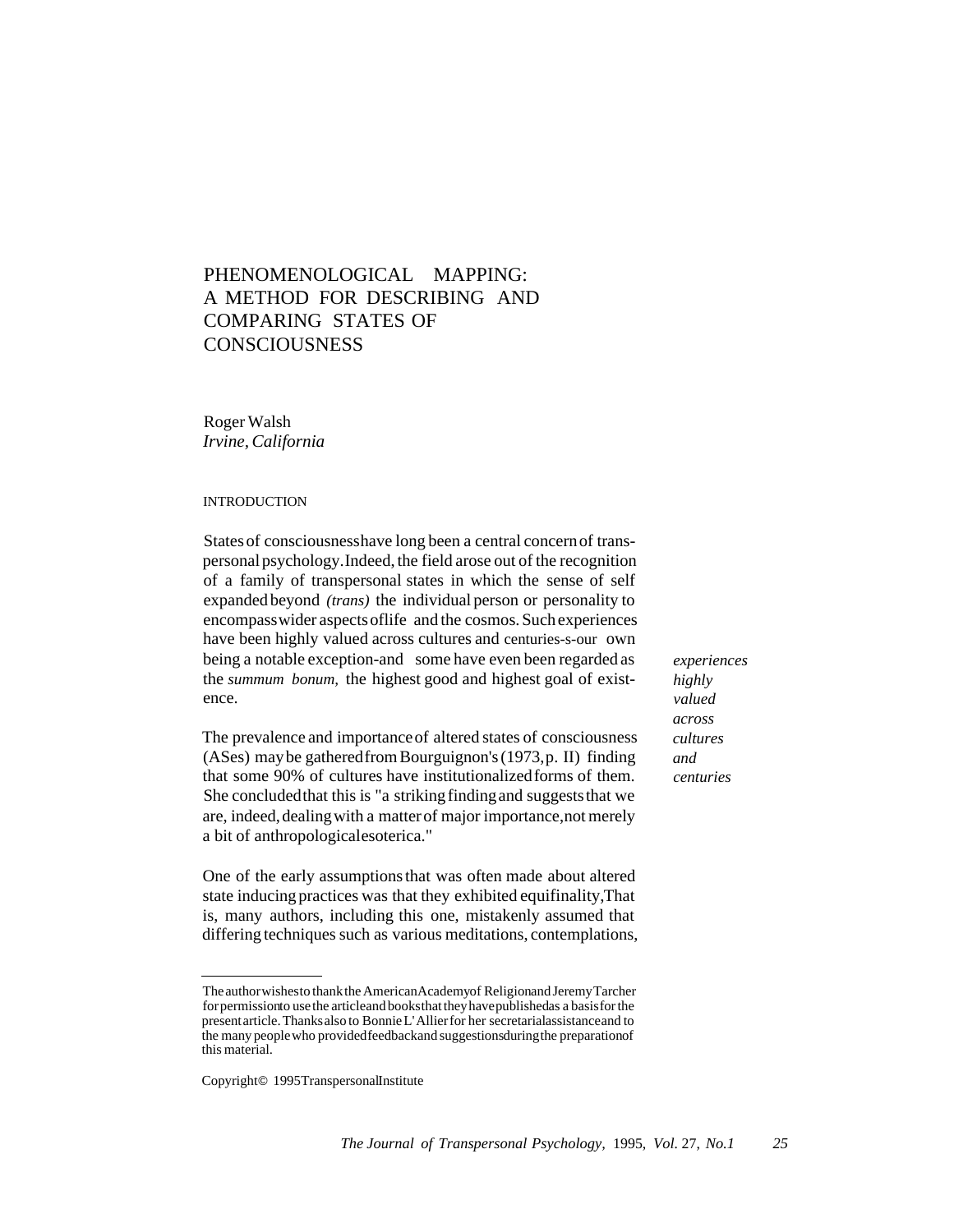and yogas necessarily resulted in equivalent states of consciousness. This largely reflected our ignorance of the broad range of possible ASCs that can be deliberately cultivated (Goleman, 1988).

For example, consider the varieties of ASC that have been identified in Indian meditative and yogic practices alone. These include highly concentrated states such as the yogic *samadhis* or Buddhist *jhanas*; witness-consciousness states in which equanimity is so strong that stimuli have little orno effect on the observer; and states where extremely refined inner stimuli become the objects of attention such as the faint inner sounds of *shabd* yoga or the subtle pseudonirvanicbliss of Buddhist *vipassana* meditation (Goldstein, 1983; Goleman, 1988). Then too there are unitive states in which the sense of separation between self and world dissolves; there are others in which all objects of phenomena disappear such as in Buddhist *nirvana* or Vedantic *nirvikalpa samadhi;* and states in which all phenomena are perceived as expressions or modifications of consciousness, e.g. *sahaj samadhi* (Wilber, 1980, 1995; Free John, 1985). Of course this is not to deny that certain states may display significant functional and experiential commonalities.

*distinct states* sui generis

Asian meditative and yogic states are now recognized as distinct states *sui generis* that may exhibit a variety of unique phenomenological, perceptual, electrophysiological, and hormonal changes (Shapiro, 1980; Shapiro & Walsh, 1984; Wilber, Engler & Brown, 1986; Goleman, 1988). Until relatively recently, however, these Asian meditative and yogic states were often regarded as pathological and their practitioners were regarded as neurotic at best or psychotic at worst (Group for the Advancement of Psychiatry, 1976). Thus one textbook of psychiatry concluded that

The obvious similarities between schizophrenic regressions and the practices of yoga and Zen merely indicate that the general trend in oriental cultures is to withdraw into the self from an overbearingly difficult physical and social reality (Alexander & Selesnich, 1966, p. 457).

The reasons for this long history of the conflation and pathologizing of religious states are probably several. Most notably, Western psychology, philosophy, and culture are predominantly monophasic, meaning that their world view is drawn almost exclusively from only one state of consciousness, namely the usual waking state. This contrasts with many other cultures and disciplines, e.g., Vedantic philosophy, Buddhist *Abhidharma* psychology, and Jewish Kabbalah which are polyphasic, i.e., drawing their worldview from multiple states including contemplative and dream states (Laughlin et al., 1992, 1993). A major goal of transpersonal psychology has been to move our culture and psychology from monophasic to polyphasic.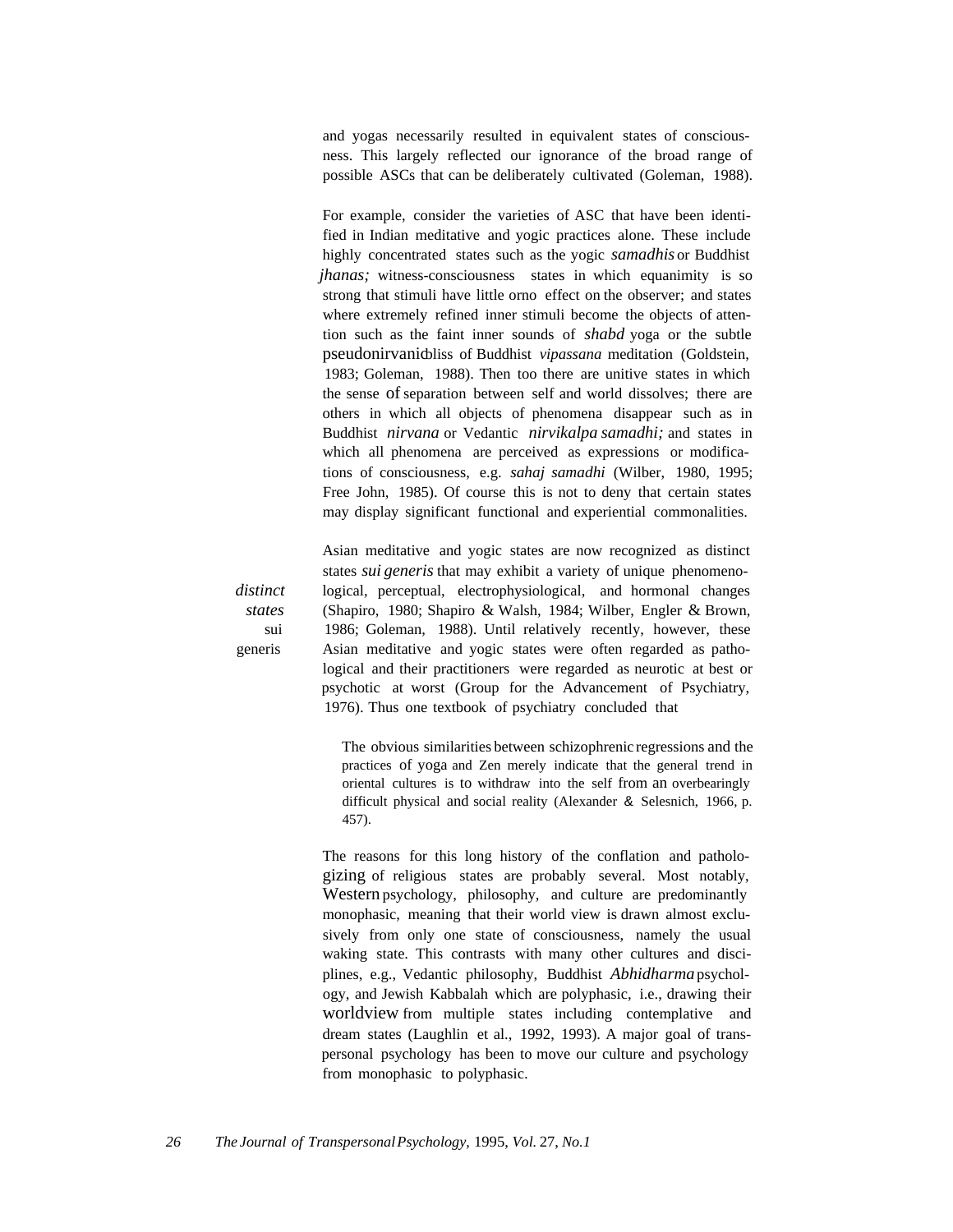One cause and effect of the prevailing Western monophasia has been a general bias against accepting the very existence of certain altered states; witness the nineteenth-century surgeons who observed apparently painless amputations performed under hypnosis and concluded that the subjects had been bribed to pretend they felt no pain (Tart, 1986). Related to this is the limited range of Westem categories for states other than waking, sleeping, and pathological ones.

This limitation doubtless plays a role in the widely observed bias in clinical psychiatry and psychology to pathologize unusual experiences (Jung, 1957; Maslow, 1968; Noll, 1983). This bias can be particularly important in cross-cultural studies because "anthropologists sometimes fail to distinguish clinic and culture" (Opler, 1961). Related to this is what Michael Harner (1990) calls "cognicentrism," the tendency to assume that one's own usual state is optimaL

A final reason for the conf1ation and pathologizing of religious ASCs is that most researchers have had little direct experience of the states they investigate. Yet classical descriptions, psychological and philosophical arguments (Tart, 1983; Walsh, 1989d), and personal reports by Western trained researchers who have experienced altered states (e.g. Globus, 1993; Hamer, 1990; Tart, 1986, Ram Dass, 1990) suggest that it may be difficult to fully comprehend and differentiate alternate states without direct experience of them.

However a number of phenomenological, clinical, psychometric, physiological, chemical, and theoretical comparisons have indicated significant differences between meditative-yogic states on the one hand and those of psychological disturbances, including schizophrenia, on the other (Kornfield, 1979; Shapiro, 1980; Walsh, 1980; Wilber, 1983; Wilber, Engler & Brown, 1986). Indeed, several hundred studies now attest to potential therapeutic benefits of these practices (Shapiro, 1980; Shapiro & Walsh, 1984; Murphy & Donovan, 1989) and, as Ken Wilber (1980, p. 78) concluded, meditative-yogic states and pathological states "can be seriously equated only by those whose intellectual inquiry goes no further than superficial impressions."

So Western academic evaluations of the alternate states of consciousness induced by Asian meditative and yogic disciplines have undergone a marked shift. Many initial evaluations assumed that they were pathological and regressive whereas more recent assessments have acknowledged their uniqueness and potential benefits. The purpose of this paper is 1) to examine whether a similar reevaluation may be appropriate for another tradition for which altered states appear to be central, namely shamanism, 2) to em*"cognicentrism"*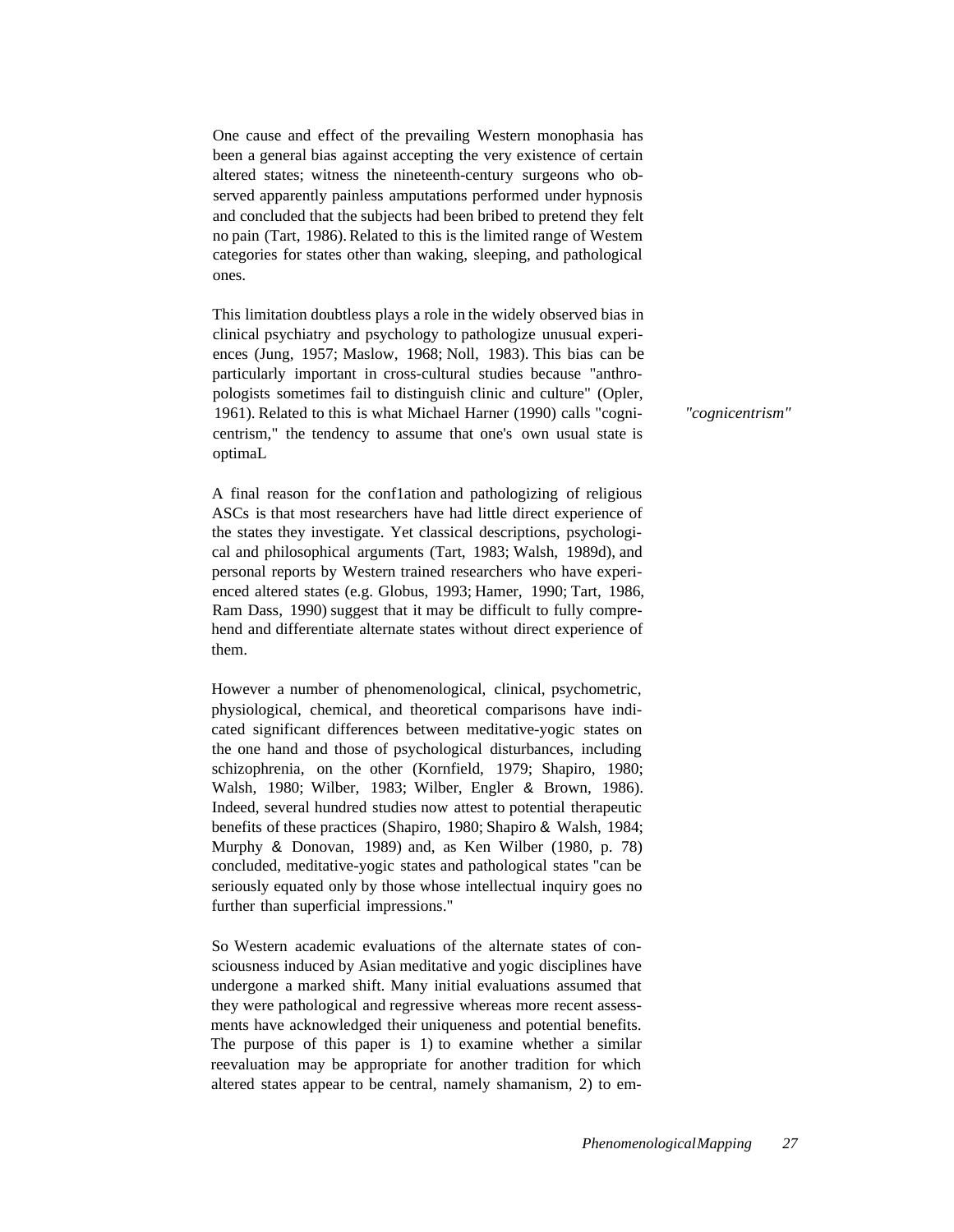ploy a new phenomenological approach that allows more precise, multidimensional description, mapping, and comparison of states of consciousness, 3) to map shamanic states, 4) to then compare shamanistic states with other states which some authors have claimed are identical, 5) to point out the possibilities of this new phenomenological method for comparing states a) across disciplines, b) within a given discipline, and c) during maturation of a particular practice.

## *Defining Shamanism*

Shamanism is now going through a period of surprising popularity in the West, and shamanic workshops and books are multiplying rapidly. At the same time there is a growing appreciation of the centrality of alternate states of consciousness in shamanism. Indeed the definition of shamanism seems to be changing to reflect this appreciation.

Early definitions of shamanism focussed on the shaman's ability to contact and control "spirits." Thus Shirokogoroff (1935, p. 269) claimed that the term "shaman" refers to "persons of both sexes who have mastered spirits, who at their will can introduce these spirits into themselves and use their power over the spirits in their own interests, particularly helping other people, who suffer from the spirits."

*broad and narrow definitions*

However, contemporary anthropologists seem less impressed by the importance of spirits than by the altered states in which they are experienced and definitions seem to have shifted accordingly to focus on these states (Walsh, 1990; Nipinsky-Naxon, 1993). Within this definitional class there are broad and narrow definitions. Broad definitions such as those of Peters and Price-Williams (1980, p. 408) stipulate thatthe "only defining attribute is that the specialist enter into a controlled ASC on behalf of his community." Narrow definitions on the other hand stipulate a specific category of ASCs, most often states in which shamanic journeying or soul flight occurs (Eliade, 1964; *Noll,* 1983; Walsh, 1989a, 1990), and Michael Hamer (1990) has attempted to describe and define shamanism in terms of a single specific state.

The definition used here is a narrow one. Shamanism is defined as a family of traditions whose practitioners focus on voluntarily entering altered states of consciousness in which they experience themselves, or their "spiritfs)," traveling to other realms at will, and interactingwith other entitiesin order to serve their communities.

While no single definition will satisfy all researchers, this one has several advantages. First, it describes a group of practitioners that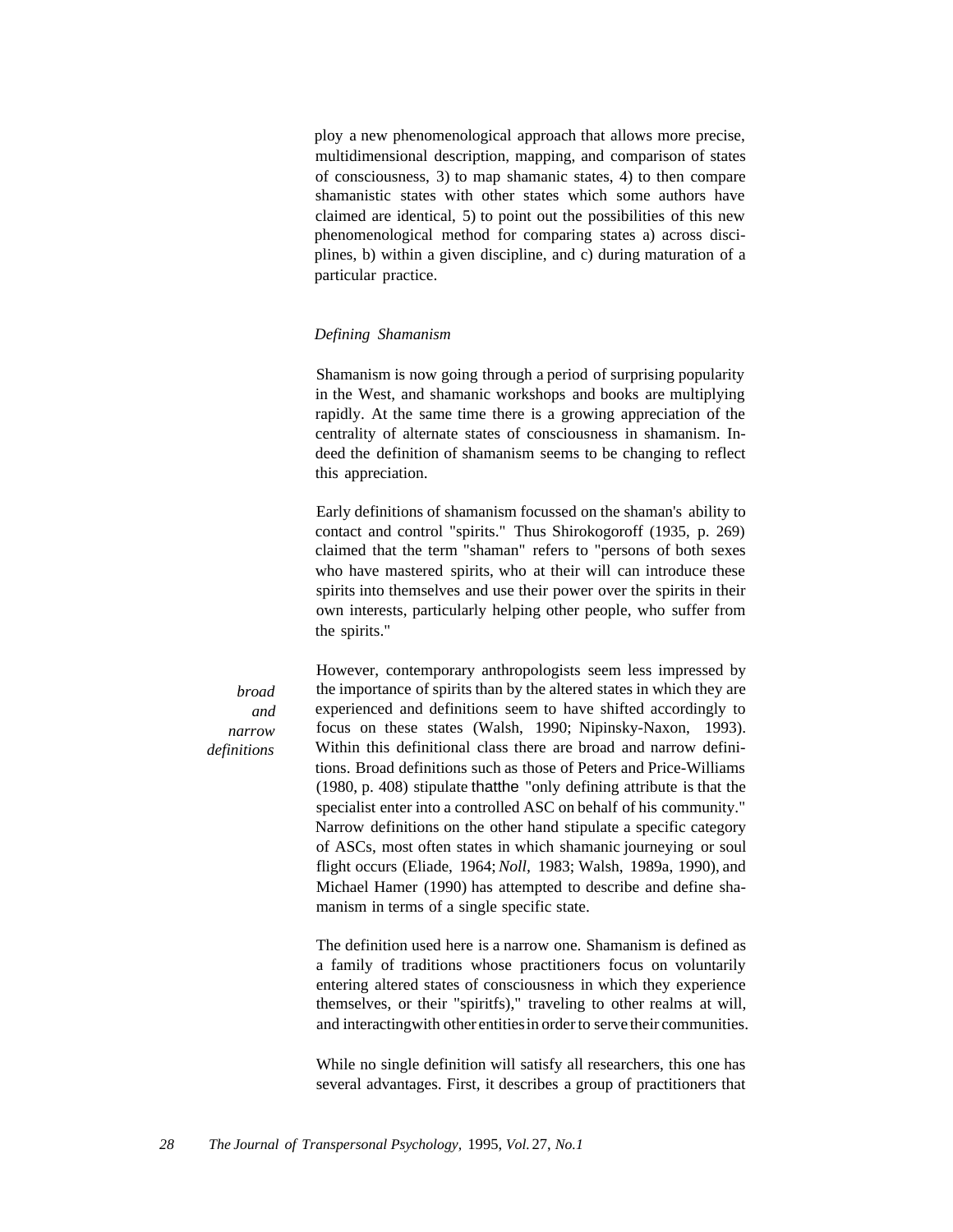almost all researchers would view as shamans. Second, because of its specificity and narrowness, the definition is able to differentiate this tradition from other traditions and practices, e.g., mediums, priests, and medicine men, as well as from various psychopathologies, with which shamanism has been confused (Walsh, 1990).

## SHAMANIC EXPERIENCES

#### *Interpretations*

While there is now greater interest in shamanic ASCs and a beginning appreciation that they may be specific, it is still commonly assumed in both anthropology and psychology that shamanic states and those who experience them are pathological (Kakar, 1982; Noll, 1983). Indeed, the "experience of the shaman has been likened to almost every psychopathology" (Peters & Price-Williams, 1980, p. 394). The shaman has been called, among other things, mentally deranged, an outright psychotic, a veritable idiot, a charlatan, epileptic, and, perhaps most often, an hysteric or schizophrenic (e.g,Devereux, 1961; Wissler, 1931; Radim, 1972).

On the other hand an opposite but equally extreme view seems to be emerging in the popular literature. Here shamanic states are being identified with those of Buddhism, yoga or Christian mysticism. Thus, for example Holger Kalweit (1988, p. 236) claims that the shaman "experiences existential unity-the *samadhi* of the Hindus or what Western spiritualists and mystics call enlightenment, illumination, *unto mystica,"* Likewise Gary Doore (1988, p. 223) claims that "shamans, yogis and Buddhists alike are accessing the same state of consciousness."

Unfortunately there seem to be serious deficiencies with these comparisons. Almost universally they appear to be based on gross similarities rather than on careful phenomenological mapping and comparison (Walsh, 1990).

One significant and important exception is the work of Richard Noll (1983). Noll did a careful phenomenological comparison between sharnanic journey states as described in the traditional literature and the states of schizophrenics as documented in the American Psychiatric Association's (1980) *Diagnostic and Statistical Manual of Mental Disorders.* Noll was able to demonstrate, contrary to decades of assumptions, that there are clear phenomenological differences between schizophrenic and shamanic experiences and that the two could not be regarded as identical.

For example, Noll demonstrated major differences on the dimension of control. He pointed out that shamans are generally able to *pathological and popular comparisons*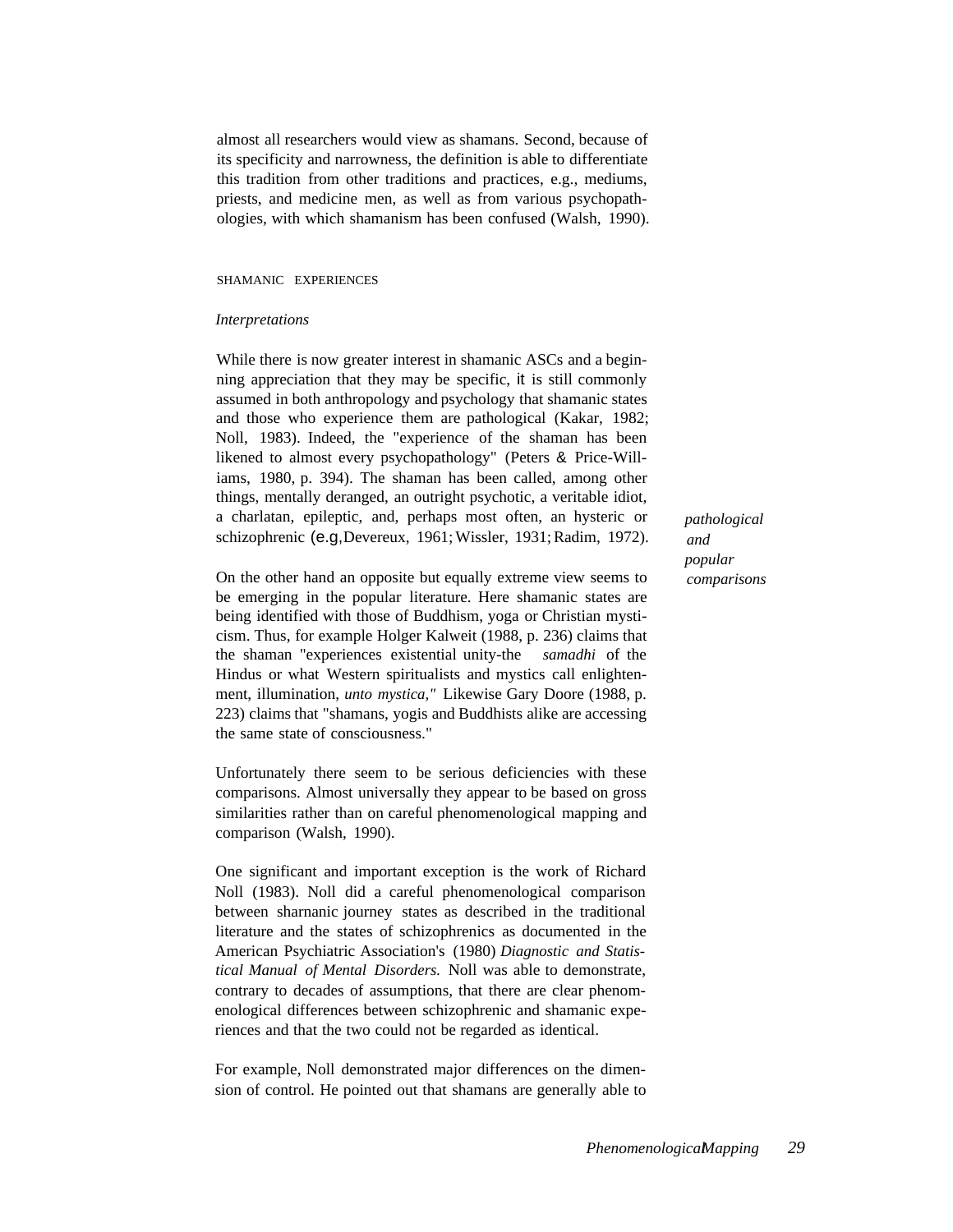induce and terminate their ASCs at will and modulate their experiences to some extent, while schizophrenics are almost entirely helpless victims of their states and experiences. As will be shown later, comparisons on several other phenomenological dimensions also demonstrate significant differences.

Of course it must be noted that Noll focussed on shamanic journey states and not on the earlier life period of the shamanic initial call which may sometimes constitute a major life crisis with considerable bizarre behavior (Eliade, 1964; Grof & Grof, 1989). Consequently Noll's data does not fully rule out the possibility that shamans may once have been disturbed or even schizophrenic but subsequently recovered.

However to Noll's comparisons can be added several other observations. The first is that the clinical picture of the initial crisis suggests significant differences from schizophrenia (Grof & Grof, 1986,1989; Walsh, 1990). The second is that the shaman is said to often function as one of the most effective members of the tribe, displaying superior energy, concentration, memory, knowledge, and leadership (Eliade, 1964; Harner, 1990; Reichel-Dolmatoff, 1987; Rogers, 1982), qualities that are hardly consistent with the chronic deterioration common in schizophrenia. Taken together, these facts constitute a strong argument against the facile equation of shamanism and schizophrenia.

*new possibilities and standards*

Noll's work points to new possibilities and standards for diagnostic and comparative assessment of shamanic states. Henceforth it will no longer be adequate simply to conclude on the basis of superficial similarities that shamanic states of consciousness are equivalent to other states such as those found in either various forms of pathology or in other traditions such as Buddhism or yoga. Rather what will be necessary is a careful multidimensional mapping of shamanic states of consciousness and then an equally careful multidimensional comparison of these states with those of other populations. After all, as Huston Smith (1987, p. 558) pointed out, "Claims for similarities or differences spin their wheels until they get down to *ways* and degrees in which things differ or are alike."

This article aims to expand Noll's work by providing a more detailed (yet still preliminary) multidimensional, phenomenological map of shamanic states of consciousness and comparing this with the pathological states of schizophrenia on one hand and with the meditative states of Buddhism and yoga on the other. What will become apparent is that all these states show significant differences and that equating them can no longer be justified. Henceforth each type must be regarded as a distinct class of states which differ on multiple significant dimensions.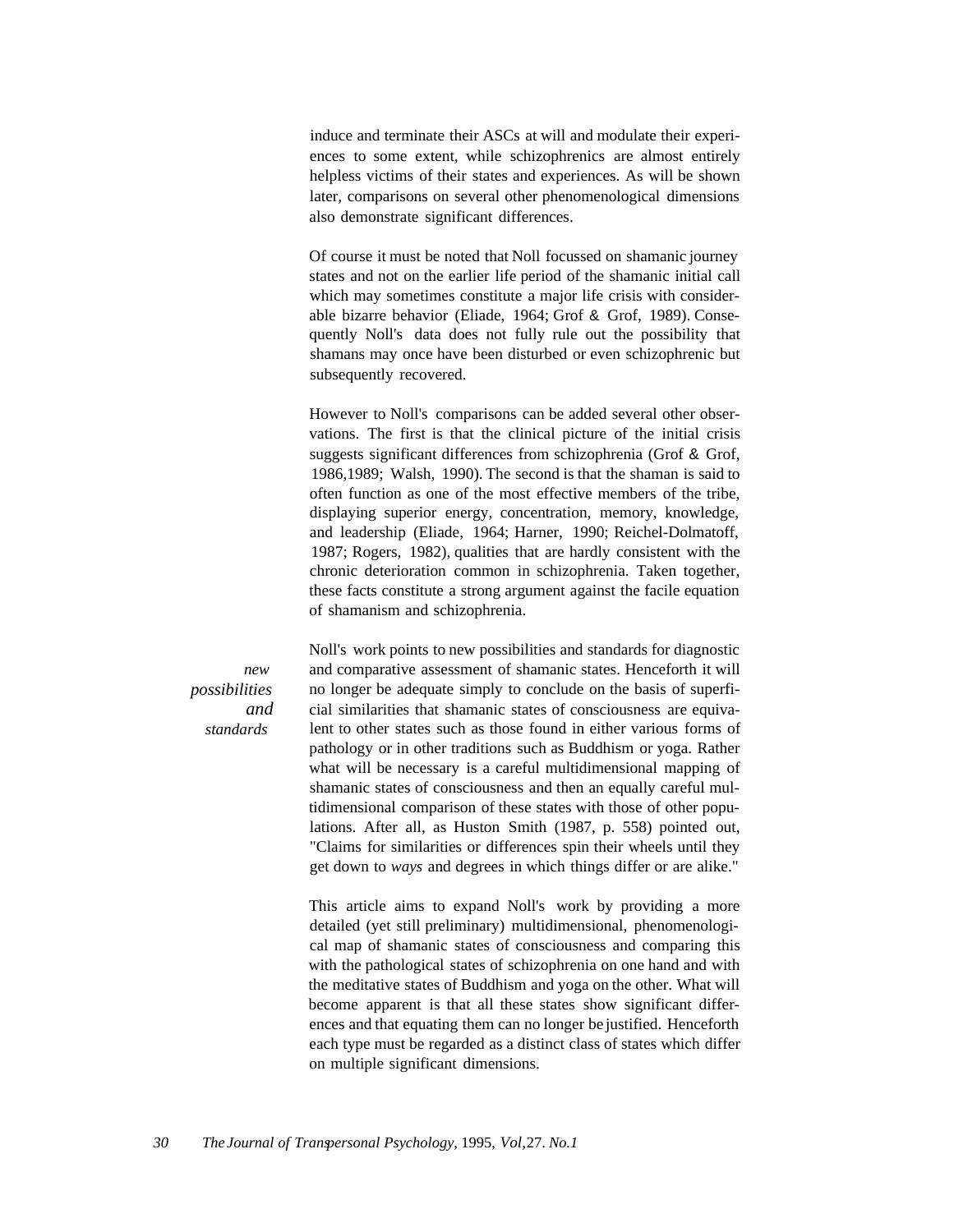# *The Varieties of Shamanic Statesof Consciousness*

In making these comparisons it is important to acknowledge that there is not one single state of consciousness that is invariably sought and used in shamanism but many. Shamans may induce altered states by a variety of means including fasting, solitude, dancing, drumming, and drugs (Harner, 1973, 1982; Dobkin de Rios & Winkleman, 1989; Walsh, 1989b). Major classes of shamanic altered states include possession, drug and journey states. Shamanic possession states refer to states in which the shaman's consciousness is experienced as being taken over to varying degrees by an ego-alien entity, usually believed to be a spirit. For discussions of shamanic possession states, see Peters and Price-Williams (1980) and Walsh (1990).

Drug states encompass a remarkably wide variety of states. For discussion of the varieties of drugs used, see Ott (1993); for the families of drug states and their classification, see Grof (1980, 1988); for their relationship to shamanism, see Harner (1973); for the relationship of drug states to non-drug induced religious states, see Smith (1964); and for a theoretical explanation of this relationship, see Walsh (1990). This is not to deny that there may be significant overlap or functional equivalence between some of these states (Peters, 1989), but rather to say that there seems no reason to assume a single shamanic state.

This paper will focus on mapping the states occurring during the shamanicjourney. The journey has been chosen for several reasons. First, it is one of the key, some would say one of the defining, characteristics of shamanism (Eliade, 1964; Hamer, 1982; Noll, 1983). In addition we have many descriptions of it, and the intense imagery which occurs in it has often been confused with schizophrenic hallucinations (Noll, 1983, 1985).

Even to say that there is only a single state of consciousness possible in the shaman's journey may be an oversimplification. As anyone who has done multiple shamanic journeys knows, the state may vary perceptibly from journey to journey, and there are probably significant individual differences between practitioners. Of course this is not to deny that there are commonalities among these states and experiences. However it is to point out that considerable variation may occur and that even the concept of a "state of consciousness" is a somewhat arbitrary and static crystallization of what is, in living experience, a multidimensional dynamic flow of experience. For the sake of simplicity, in this paper I will sometimes use the term "shamanic state of consciousness" to refer to shamanic journey state(s), but the above caveats should be kept in mind.

*mapping states occurring during the shamanic journey*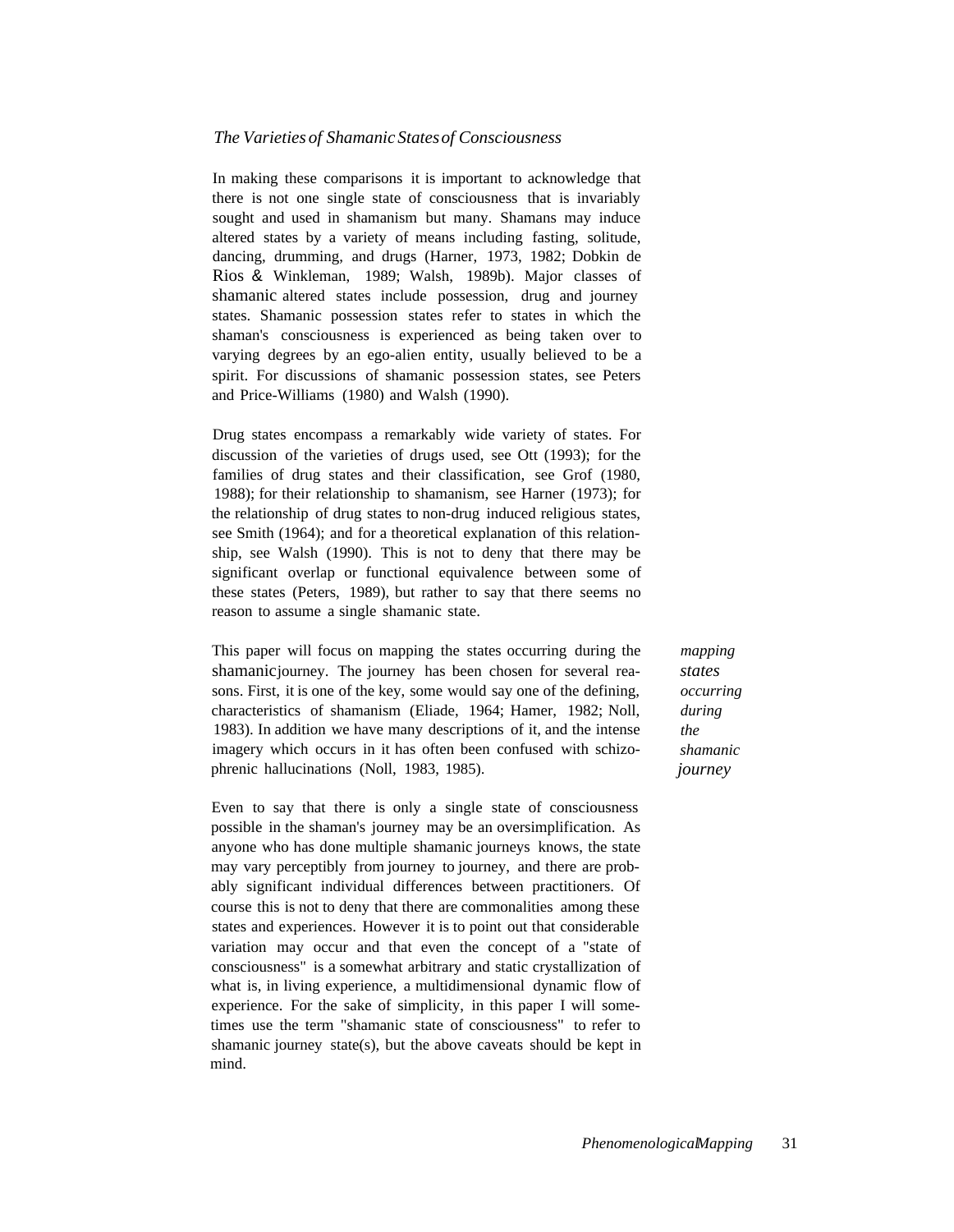NATURE OF THE SHAMANIC JOURNEY STATE OF **CONSCIOUSNESS** 

### *Trance States*

The shamanic state of consciousness during journeys is often spoken of as a trance state. The term "trance" seems to be widely used but imprecisely defined. Indeed it is usually so imprecisely defined that some researchers try to avoid it "partly because it carries negative connotations, partly because it has never been clearly enough defined" (Tart, 1986, p. 70). It seems to have been used broadly to cover all waking ASCs and more narrowly to indicate an ASC marked by focussed attention (Peters & Price-Williams, 1983; Winkleman, 1986). In this paper the term will be used only in this latter sense.

Definitions offocussed attention trances tend to include the criteria of engagement in an inner world accompanied by reduced awareness of, and responsiveness to, the environment (Pattison, Kahan & Hurd, 1986). This is probably useful as a first step, but it may be that the definition and differentiation of trance states can be taken considerably further. The following is an initial attempt to begin this process.

I would suggest that the key defirringcharacteristic of a trance state is a focussing of attention with reduced awareness of the experiential context (objects, stimuli, or environment outside this focus). The focus of the constricted attention may be either internal or external. When it is internal, then there is the possibility of rich, intense images and fantasy including journeys of the shamanic type. Of course shamans would argue for the objective reality of their realms and experiences and deny that they are merely images (Harner, 1984, 1990).

Given the fact that the shamanic state of consciousness is a form of trance, can we go further and ask, "what type of trance?" In other words, to what extent can we differentiate and map trance states? Various maps of states of consciousness have been proposed for millennia. Ancient Asian systems include the Buddhist *AMidharma* (Nyanaponika, 1976) and yogic *chakra* systems (Tart, 1983). Recent Western suggestions include maps based on systems theory (Tart, 1983), the level of arousal (Fischer, 1986), inducing variables (Ludwig, 1968), developmental stages (Wilber, 1980), and phenomenological dimensions (Clark, 1983). However this area of study is **in** its infancy, and none of these maps appear fully appropriate to the purposes of this paper. Consequently the phenomenological dimensions examined here are based on the frequency with which these dimensions are described, and the importance they are accorded in descriptions of the states to be

*the definition and differentiation of trance states*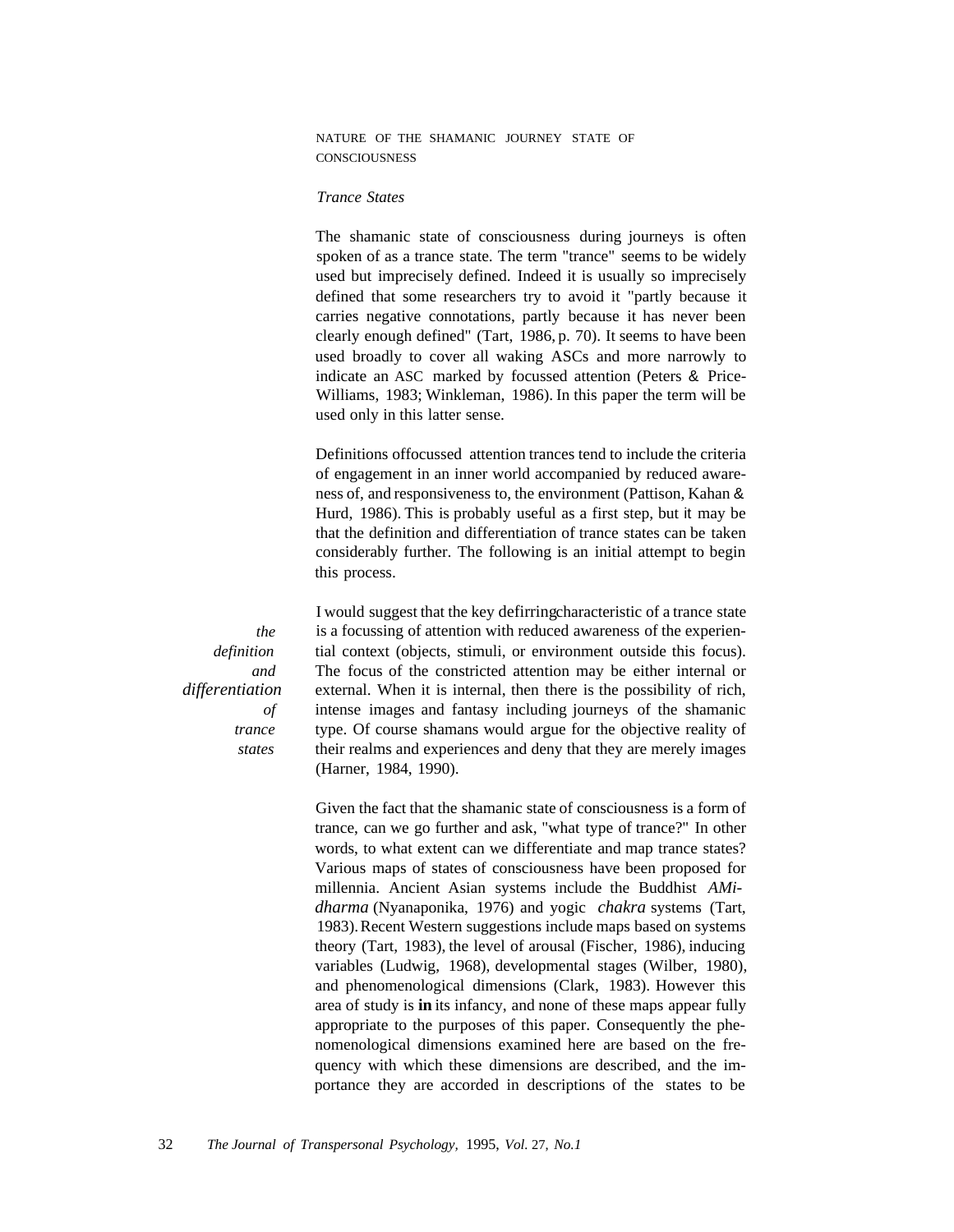considered. Based on these criteria the following dimensions seem particularly relevant.

## *Key Dimensionsfor MappingAltered States*

- 1. Degree of reduction of awareness of the experiential context or environment: ranging from complete to minimal or none.
- 2. Ability to communicate.
- 3. Concentration: important factors here include:
	- a. The *degree* of concentration and
	- b. Whether the attention *ufixed* immovably on a single object (e.g., Buddhistjhanas and yogic samadhi states) or *momentary* or *fluid* where attention is allowed to shift between selected objects (e.g., in shamanic journeys).
- 4. Degree of control.

Here there are two important types of control:

- a. Ability to enter and leave the ASC at will;
- b. Ability to control the content of experience while in the xsc
- 5. Degree of arousal.
- 6. Degree of calm. This refers to more than low arousal, which refers simply to the level of activation, since calm also implies low levels of agitation and distractibility (Nyanaponika, 1976).
- 7. Sensitivity or subtlety of sensory perception. This may be either reduced, as in hypnotic anesthesia, or enhanced, as in Buddhist insight meditation.
- 8. Nature of the sense of self or identity.
- 9. Affect: especially whether the experience is pleasurable or painful.
- 10. Out of body experience (OOBE). Does the subject experience perceiving from a point that seems outside the body?
- 11. Content of inner experience: Here many further differentiations can be made such as: Is the content formless or with form?
	- a. Formless, i.e., without differentiation into specific objects or forms, e.g., an experience of undifferentiated light or clear space as in the Buddhistjhanas.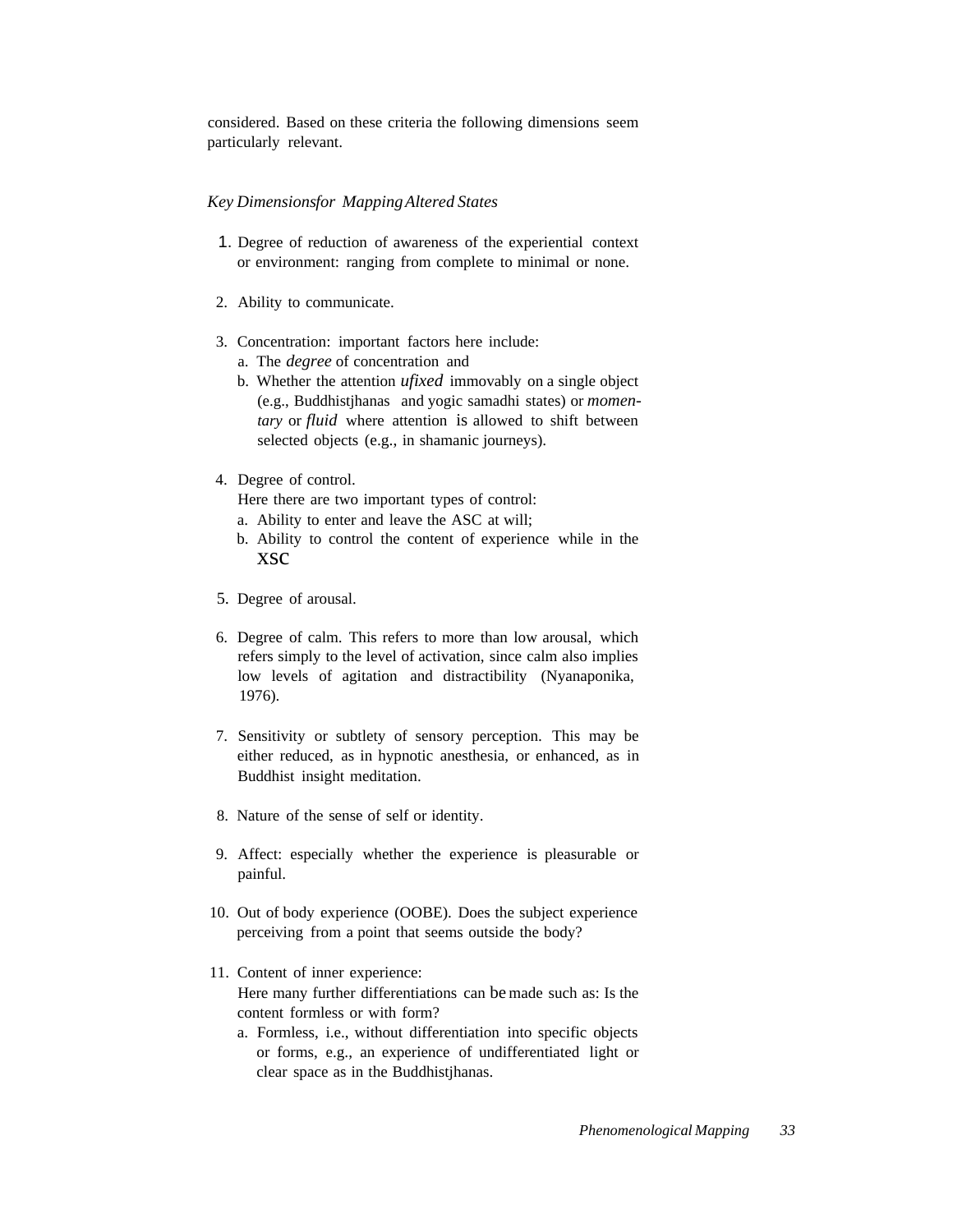- b. With form, differentiated, having specific objects, e.g., visual images. If the content is differentiated, then it and the state of consciousness can be divided along several subdivisions. Critical subdivisions include:
	- 1) Degree of organization,
	- 2) Modality of the predominant objects, e.g., auditory, visual, somatic,
	- 3) Intensity of the objects,
	- 4) Psychological "level" of the objects, e.g., personal or archetypal imagery.
- 12. The developmental level of the state. In some disciplines different ASCs emerge in a fixed sequence of stages, e.g., the formless *samadhi* states of yoga emerge after earlier stages in which attention is focussed on specific images (Wilber, 1980; Wilber et al., 1986). There does not seem to be clear evidence in the literature of a distinct developmental progression of states in shamanism and so this dimension is not discussed further in this paper.

These parameters are obviously broad and preliminary and compared to the exquisite subtleties of the Buddhist *Abhidharma* are relatively insensitive. Doubtless they will be refined by further research. Yet even at this stage they allow significantly more sensitive phenomenological comparisons than have been the norm previously. In addition, the very breadth of these etic categories may confer significant advantages inasmuch as they should easily encompass the relevant ernie descriptions from diverse populations.

MAPPING SHAMANIC JOURNEY STATES

With this preliminary delineation of important experiential dimensions of ASCs we can now turn attention specifically to the shamanic journey state and its attendant experiences. The following description of the state is based on three sources of information. The first is the description of journeys in the literature (e.g. Shirokogoroff, 1935; Eliade, 1964; Harner, 1982; Noll, 1983; Peters & Price-Williams, 1980). The second is interviews with native Balinese and Basque practitioners and with Westerners who had undergone intensive long-term (minimum one year) shamanic apprenticeship and training in native South American, Huichol, and Nepalese traditions.

Understanding these descriptions was facilitated by a third source of information, namely, several years personal experience with shamanic journeys. Training for these was obtained primarily under the tutelage of Michael Hamer, formerly professor of anthro-

*more sensitive phenomenological comparisons*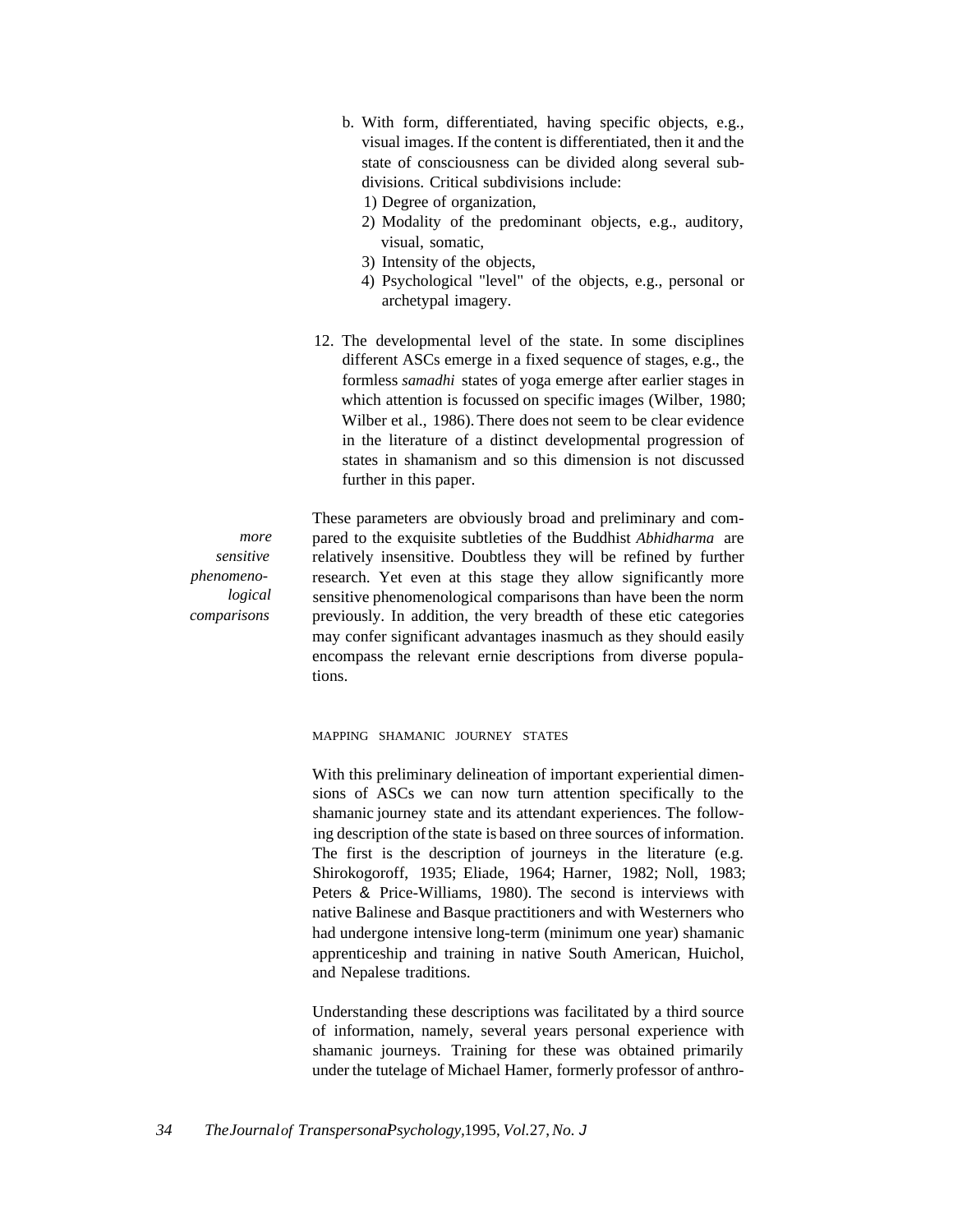pology at the New School for Social Research, who has synthesized his life-long study of, and study with, shamanic practitioners from diverse cultures into courses on what he calls "core shamanism," which focus significantly on shamanic journeying. [mention the personal experience because there is growing evidence that, due to state specific learning, understanding of alternate states may be significantly enhanced by direct experience of them (Tart, 1983, 1992). Space limitations obviously preclude giving detailed accounts of the many individual journeys obtained from these several sources, some of which are already available in the literature, but the general profiles are as follows.

The shamanic journey is always undertaken for a specific purpose, such as to obtain information or power with which to solve a problem afflicting someone in the tribe. The shaman first enters an altered state with the assistance of practices such as preparatory fasting, sleep deprivation, and ritual, followed by aids such as drumming, dancing, and singing. Once established in the ASC, the shaman experiences separating from the body, largely losing awareness of the body and environment, and traveling as a free soul or free spirit, to one of the three worlds of the shamanic cosmology-the upper, middle, or lower worlds. The shaman's attention is fixed on the appropriate world, which is experienced vividly in multiple sensory modalities, Le., visual, auditory, tactile, etc. In this world the shaman may first call his or her personal spirits (spirit helpers, power animals) for assistance. The shaman then roams at will in search of a source of relevant information or power, experiencing a wide range of emotions depending on the specific experiences that occur, and having found the source, attempts to bring the information or power back. Reentering the body the shaman terminates the ASC and communicates the information or transmits the power to the person(s) in need, perhaps prescribing a particular medication, ritual, or course of action intended to alleviate the problem for which the journey was undertaken. With this general outline of the journey we can now map the shamanic journey state on our experiential dimensions as follows.

The shamanic journey state is usually one of reduced awareness of the environment. That this reduction may be incomplete is suggested by the fact that some shamans communicate with spectators during their journeys (Peters & Price-Williams, 1980; Harner, 1982).

Concentration is said to be increased. This concentration is momentary rather than fixed, since the shaman's attention moves freely from object to object.

Shamans usually maintain good control of the state. They are usually able to enter and leave the ASC at will and also able to

*general profiles of shamanic journeys*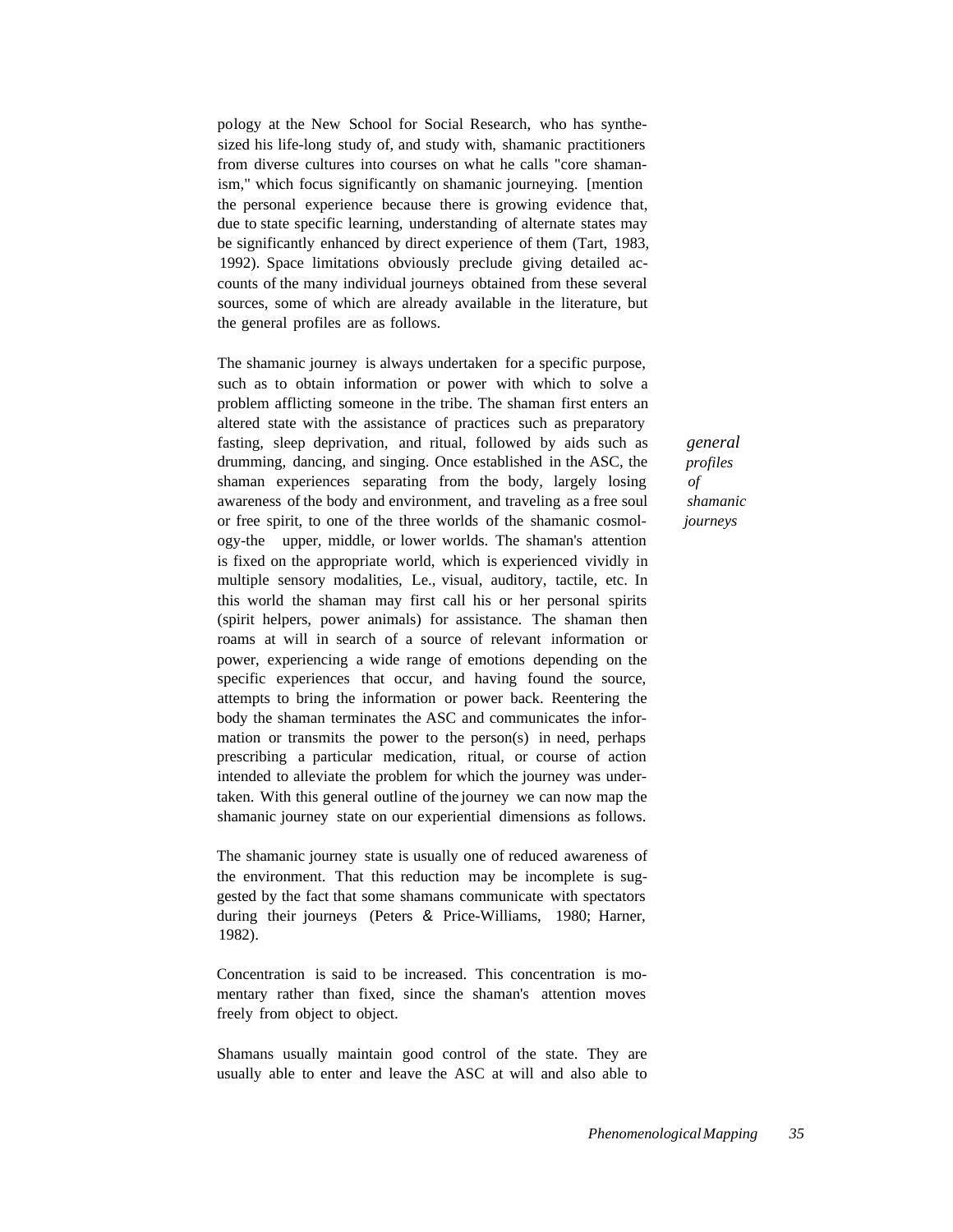partly determine the type of imagery and experiences. This partial control of experience is similar to that described in lucid dreaming states (dreaming in which one recognizes that one is dreaming) (La Berge, 1985, 1993) and to a number of psychotherapeutic visualization techniques. These techniques include guided imagery, guided meditation, "waking dreams," Jungian active imagination, and a variety of other visualization strategies (Noll, 1983; Vaughan, 1995a, b; Walsh, 1989c, 1990).

Shamans may be aroused and agitated during their journeys. This is hardly surprising since they may experience themselves traversing strange worlds, placating angry gods, and battling fearsome spirits. Calm is not a word that would usually be applied to shamans' journeys. Their affect is variable, depending on the types of experiences they undergo.

*shamans as "souls" or "spirits* " *freed from the body*

Shamans usually continue to experience themselves during journeys as separate individuals but now as "souls" or "spirits," freed from the body. As such they feel able to travel through or between worlds, to see and interact with other spirits, and to intercede with these spirits on behalf of their people. The shamanic journey therefore bears similarities to the out-of-body experiences described throughout the world in spontaneous, learned, lucid dream, or near-death experiences (Monroe, 1971; Moody, 1975, 1988; Ring, 1980, 1984, 1986, 1993; Irwin, 1985). It may be that spontaneous out-of-body experiences such as these provided the inspiration For their voluntary mastery and incorporation into a set of practices and rituals that became the basis for the tradition of shamanism (Walsh, 1989c, 1990).

Similar journey experience may also occur in other traditions including Judaism, Taoism, Islam, yoga, and Tibetan Buddhism although the journey is not as central a practice as in shamanism (Evans-Wentz, 1958; Siegel & Hirschman, 1984; Baldrian, 1987). For example, one of the earliest Jewish spiritual disciplines comprised the *Merkabah* or chariot practices in which practitioners tried to recreate Ezekiel's vision of the divine chariot. After rigorous prayer and discipline, practitioners would experience themselves ascending through the seven heavens and confronting fearful guardians until they were finally granted a vision of the throne of God. Chariot practices flourished during the first millennium of the common era but, as in many other parts of the world, these shamanic practices were eventually replaced by other disciplines (Idel, 1988; Kaplan, 1982; Scholem, 1961).

Of course all this is not to imply that these experiences necessarily involve a separation of consciousness from the body. Though this is indeed the interpretation of shamans, most Western researchers,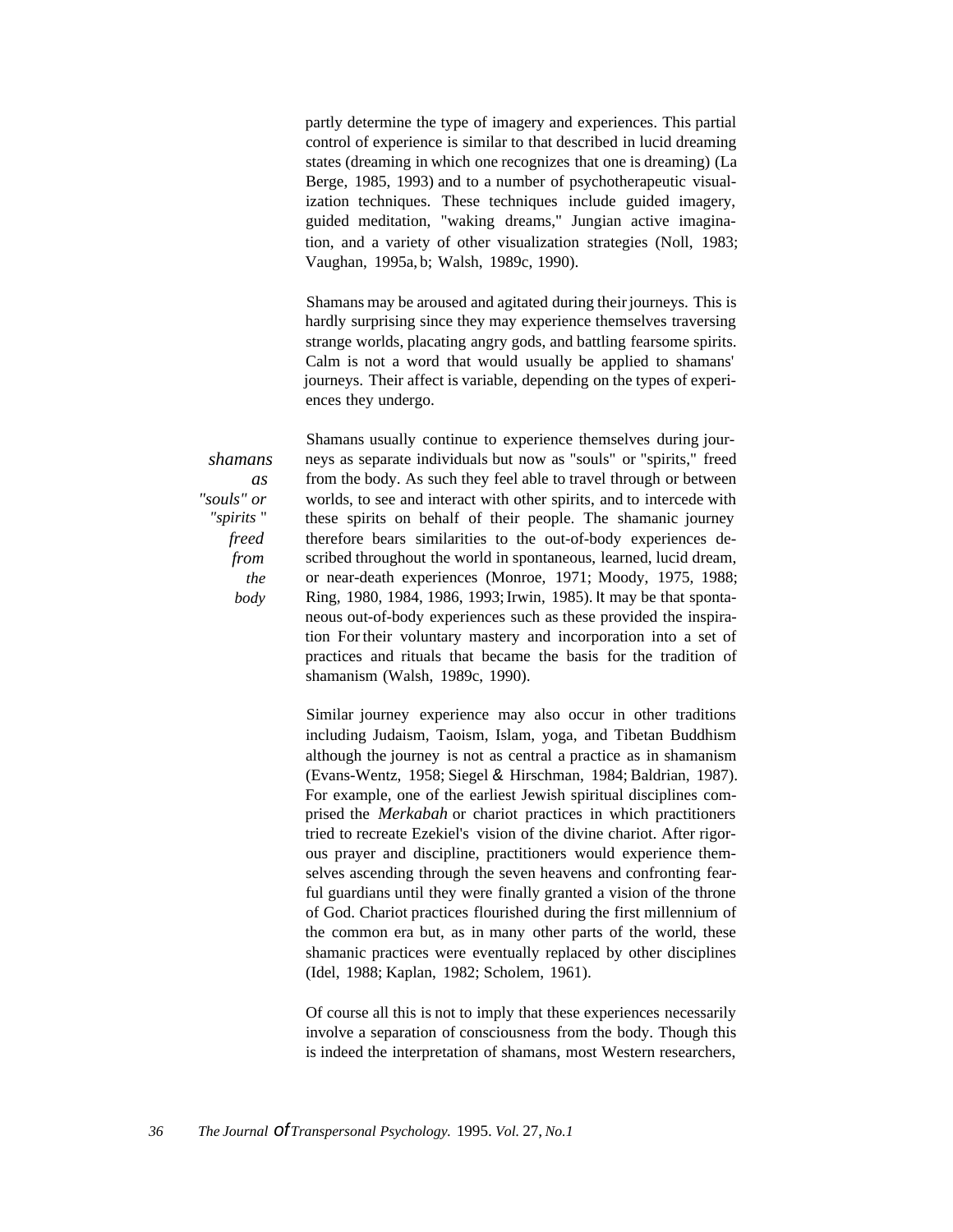but not all, would regard them as imaginal rather than as truly exosomatic.

The experiential content of the shamanic journey is complex and coherent. The images or phenomena encountered are remarkably rich, multimodal (e.g., visual and auditory), highly structured, meaningful, consistent with the shaman's learned cosmology and the purpose of the specific session, and under partial voluntary control.

#### COMP ARA TIVE MAPPING

Until now comparisons between different states of consciousness, such as between those of shamanism and schizophrenia, have been rather superficial. All too often people have simply concluded, on the basis of very imprecise comparisons, that these states were identical or that they were different. Multidimensional phenomenological mapping allows us to move beyond such simple claims, to compare several dimensions of experience, and to say on which dimensions states are similar and on which they differ. In short, this approach allows us to move from unidimensional to multidimensional comparisons and to more sensitively compare and distinguish between states using a multidimensional grid analysis.

We can now use this approach to compare shamanic states with those that occur in other conditions. Since it has been claimed that shamanic states are the same as those of schizophrenia, Buddhism, and yoga, let us map these states on the dimensions of experience that we have used to map shamanic states and then compare them.

# *Schizophrenic States*

Many people who claim that shamans are schizophrenic and that shamanic and schizophrenic states are equivalent seem to assume that there is only one shamanic altered state and one schizophrenic state. Yet we have already seen that there are probably multiple shamanic states and the same is certainly true of schizophrenia (American Psychiatric Association, 1994). To simplify things we will focus here on the state that occurs in an acute schizophrenic episode since it is this that has probably been confused most often with shamanic experiences.

An acute schizophrenic episode can be one of the most devastating experiences any human being can undergo. Psychological disorganization is extreme and disrupts affect, cognition, perception, and identity. Though there are significant variations within and be*comparing several dimensions oj experience*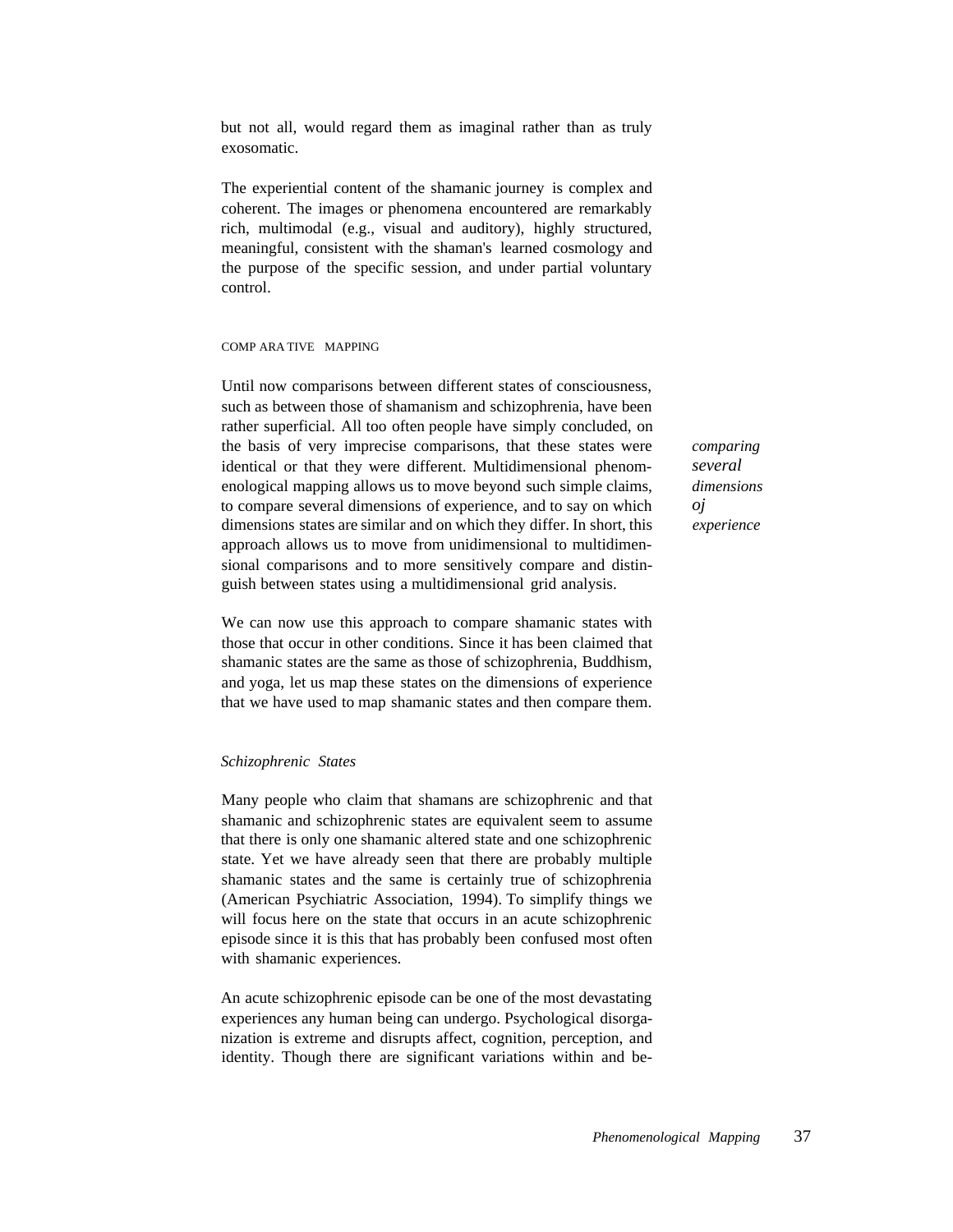tween individuals, we can map the acute schizophrenic episode in terms of our experiential dimensions and compare it to the shamanic state as follows:

Control may be almost entirely lost. The victim of an acute schizophrenic episode has little ability to halt the process or modify experiences. Awareness of the environment may be reduced when the person is preoccupied with hallucinations, and cognition may be so disorganized that the person may be unable to communicate. Concentration is drastically reduced, and the patient is usually highly aroused and agitated. The experience is usually extremely unpleasant, and emotional responses are often distorted.

The schizophrenic's experience is usually highly disorganized and incoherent. This disorganization extends even to the sense of identity, and schizophrenics may consequently feel that they are disintegrating, dying, and losing the ability to discriminate what is self and what is not. This may occasionally result in a sense of being outside the body, which in these circumstances is called autoscopy, but the experience is brief and uncontrolled (American Psychiatric Association, 1994; Kaplan & Sadock, 1995).

# *Comparisonsof Shamanicand SchizophrenicStates*

*comparing shamanic journey and schizophrenic states*

Once both the shamanic journey and acute schizophrenic states have been mapped on these dimensions, then it is relatively easy to compare them. Table I reveals that they differ significantly on several important dimensions including concentration, control, self-sense, affect, and content. This comparison makes clear that there are major differences between the states of consciousness found in shamanic journeys and in acute schizophrenia.

The other shamanic episode that has sometimes been confused with a schizophrenic one is the shamanic initiation crisis. At the time of their initial calling a few shamans-to-be appear to undergo a major life crisis and exhibit a variety of bizarre behaviors (Shirokogoroff, 1935; Eliade, 1964; Walsh, 1990). These are certainly suggestive of psychopathology and have been given several diagnoses, including schizophrenia.

However, this phase is temporary and usually followed by successful resolution and even exceptional subsequent functioning. It has therefore been suggested that it might be interpreted as an example of a developmental crisis that has been variously called a "creative illness" (Ellenberger, 1970), "regenerative process" (Pelletier & Garfield, 1976), "renewal process" (Perry, 1986), "metanoic voyage," "visionary state," "mystical experience with psychotic features" (Lukoff, 1985), "resilience" (Flach, 1988), "spiritual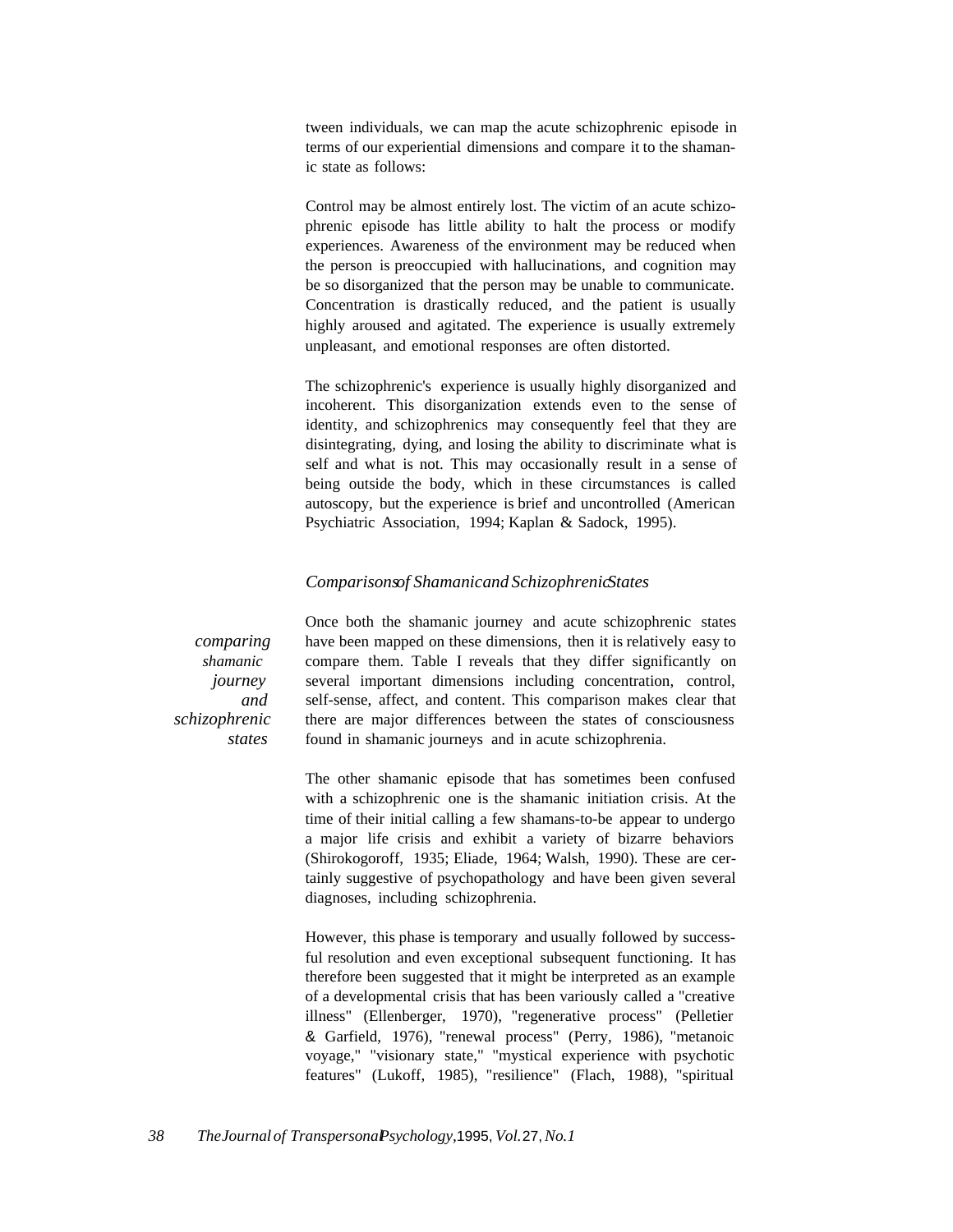emergency," "spiritual emergence," and "transpersonal crisis" (Bragdon, 1988; Grof & Grof, 1986, 1989, 1990). For a fuller discussion of the unusual behavior following the initial call and its various diagnostic interpretations, see Walsh (1990). Suffice it to say here that it seems most unlikely that the initiation crisis can be diagnosed as a schizophrenic episode and that it occurs in only a minority of shamans. Consequently it is clearly inappropriate to use the initiation crisis as a reason to diagnose or dismiss all shamans as schizophrenic.

Another factor that must be considered in comparing shamans and schizophrenics is social functioning. It will be recalled that shamans are often outstanding members of the community, may display considerable intellectual, artistic, and leadership skills, and make significant contributions to their community. Such skills and contributions are rare among schizophrenics.

Henceforth shamanism and schizophrenia are best identified as distinct phenomena. Although it is understandable that early researchers sometimes labelled shamans as schizophrenic, it is also clear that this practice is no longer appropriate. Of course this is not to deny the possibility that some shamans may be psychologically disturbed, but it is certainly to deny that they are all necessarily so.

*shamanism and schizophrenia as distinct phenomena*

# *Comparisons with Other Traditions*

Within recent years there has been a growing tendency to equate shamans with masters of various contemplative traditions, especially Buddhism and yoga, and to assume that the states of consciousness that the shaman enters are identical to those of these practitioners and traditions.

Yet as we will see, multidimensional mapping and comparisons reveal some significant similarities but also significant differences between these states. Furthermore, in addition to the evidence of careful phenomenological comparisons, there are also significant theoretical arguments against equivalence. These arguments can be outlined briefly as follows:

1. As was mentioned, there are probably multiple shamanic states of consciousness, e.g., journey, possession, and drug states. Therefore, careful comparison between traditions involves more than finding one shamanic state and claiming it to be identical with a state attained in other traditions. Rather multiple comparisons are necessary.

2. Other traditions such as Buddhism and yoga have many distinct practices and paths. Buddhism, for example, has literally dozens of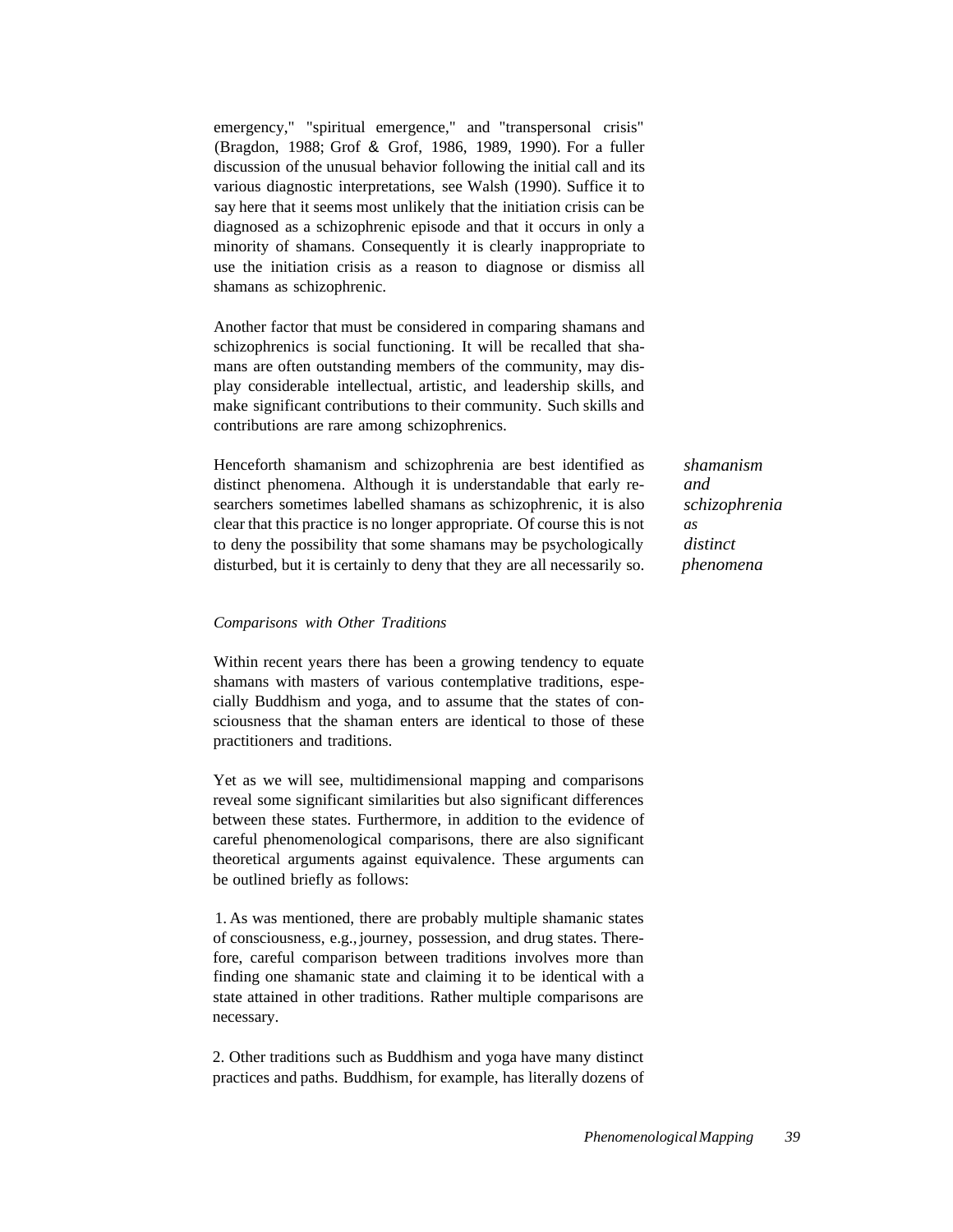meditation practices (Conze, 1956; Goleman, 1988), and there is no evidence to suggest that they induce identical states. In fact phenomenological reports suggest major differences between them. For example the Buddhist concentrative states, the *jhanas,* differ dramatically from the states of the central Buddhist Vipassana (insight) meditation (Buddhaghosa, 1975). Indeed, the *jhanic* concentrative states are closer in many ways to yogic *samadhis* (Goleman, 1988), but this is hardly surprising given that they were originally derived from yogic concentration practices (Narada, 1980).

3. Yogic and Buddhist practices evolve through apparently invariant series of markedly distinct states and stages, e.g., the ten Zen oxherding pictures and the eight *jhanas* of Buddism and the various stages of yogic *samadhi* (Feuerstein, 1989). Therefore, multiple states may exist even within a single practice.

In summary, claims that shamans and masters of other traditions are equivalent and access identical states will need to make multiple comparisons between multiple states on multiple dimensions; something that simply has not been done. These theoretical arguments point to several reasons why it is difficult to make sweeping claims for identity between shamanic states and those of other traditions. Of course this is not to deny that there may be some experiential and functional overlap between different states inasmuch as they may involve similar processes and aims, such as attentional training and compassionate service (Peters, 1989).

*multidimensional comparisons find major differences*

These theoretical reservations are supported by data. For when we actually make direct multidimensional comparisons, we find not identity but rather major differences. Thus, for example, let us make a summary comparison in the accompanying table between the prototypic shamanic journey state and prototypic states that are likely to occur in advanced Buddhist Vipassana meditation and advanced yogic practice. This comparison will be aided by a summary presentation of the principles and experiences of classical yogic and Buddhist insight meditations. These descriptions are based on classic two-thousand-year-old texts (e.g, Prabhavananda & Isherwood, 1953; Buddhaghosa, 1975), recent descriptions (e.g., Goldstein, 1983), interviews with advanced Asian and Western practitioners, psychological testing (Shapiro & Walsh, 1983; Brown, Forte & Dysard, 1984a, b; Brown & Engler, 1986), and two decades of personal meditative experience (Walsh, 1977, 1978).

Classical yoga is a concentration practice in which the mind is stilled until it can be fixed with unwavering attention on inner experience such as the breath, an image, or a mantra (Eliade, 1969; Zimmer, 1969; Feuerstein, 1989, 1990). To do this, the yogi withdraws attention from the body and outer world, a technique called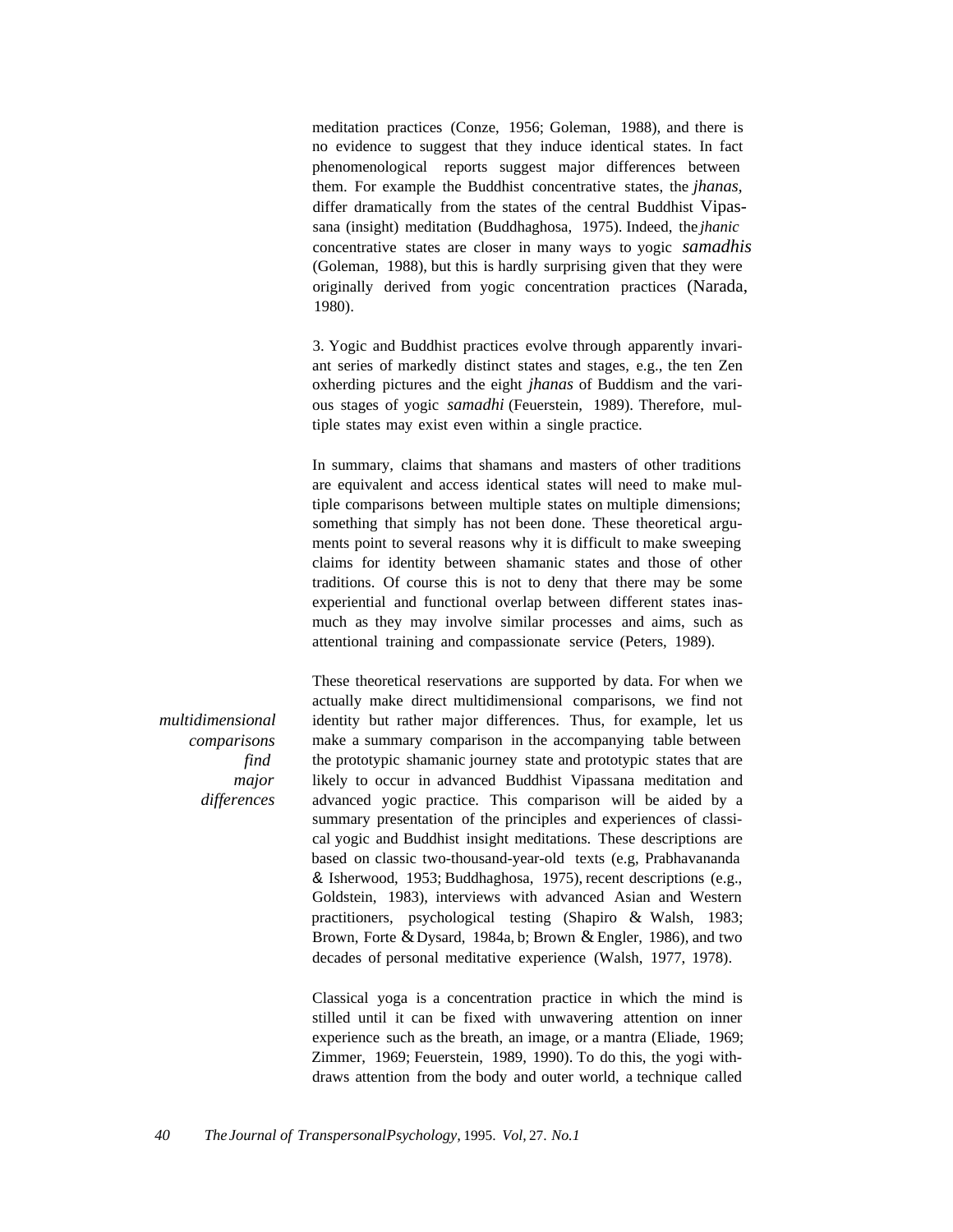*pratyahara,*to focus inwards "like a tortoise withdrawing his limbs into his shell." As a result, awareness ofthe body and outer world is largely lost, and the yogi can now focus undistractedly on ever more subtle internal objects. Finally all objects drop away, and the yogi experiences *samadhi* which is an example of the classical ecstatic mystical union or *unio mystica* (Underhill, 1974; Stace, 1987; Forman, 1990).

As previously discussed, Western researchers initially tended to dismiss yoga and other contemplative practices as culture specific pathologies. Such interpretations still occur occasionally, e.g., Castillo's (1991, 1995) conclusion that yogic enlightenment with its witness consciousness of the Atman is a form of dissociation or depersonalization. However, several factors seem to argue against this conclusion. First, these states are very different from cases of clinical dissociation. Second, studies of deep meditative experiences suggest that experience of self-transcendence is an independent dimension, largely uncorrelated with personality dimensions or disorders (Gifford-May & Thompson, 1994). Finally the phenomenological analyses presented here suggest enhanced mental ability rather than pathology. Indeed, pathologizing interpretations such as dissociation seem more and more like pathomorphism: the tendency to misinterpret or mislabel psychological phenomena in terms of pathological categories.

Whereas classical yoga is a concentration practice, Buddhist insight meditation is a so-called awareness practice. Whereas yoga emphasizes the development of unwavering attention on inner objects, insight meditation emphasizes fluid attention to all 0lJ.. jects, both inner and outer. Here all stimuli are observed and examined as precisely and minutely as awareness will allow. The aim is to examine and understand the workings of senses, body, and mind as fully as possible and thereby to cut through the distortions and misunderstandings that usually cloud awareness. "To see things as they are" is the motto of this practice (Buddhaghosa, 1975; Goldstein, 1983; Goleman, 1988).

Table I shows that the shamanic journey, yogic, and Buddhist states differ on a number of significant dimensions. Perceptual sensitivity to environmental stimuli (Awareness of Environment) shows dramatic differences between states. In Buddhist Vipassana meditation states, both ancient and modem phenomenological reports (Buddhaghosa, 1975; Nyanaponika, 1976; Walsh, 1977, 1978; Goldstein, 1983) as well as recent tachistoscopic testing (Brown, Forte & Dysard, 1984a, b) suggest that perceptual sensitivity to environmental stimulation can be significantly enhanced. However awareness of the environment is usually somewhat reduced in the shamanie journey and is drastically reduced, even to the point of nonawareness, in advanced yogic states (Zimmer, *factors arguing against culture specific pathologies*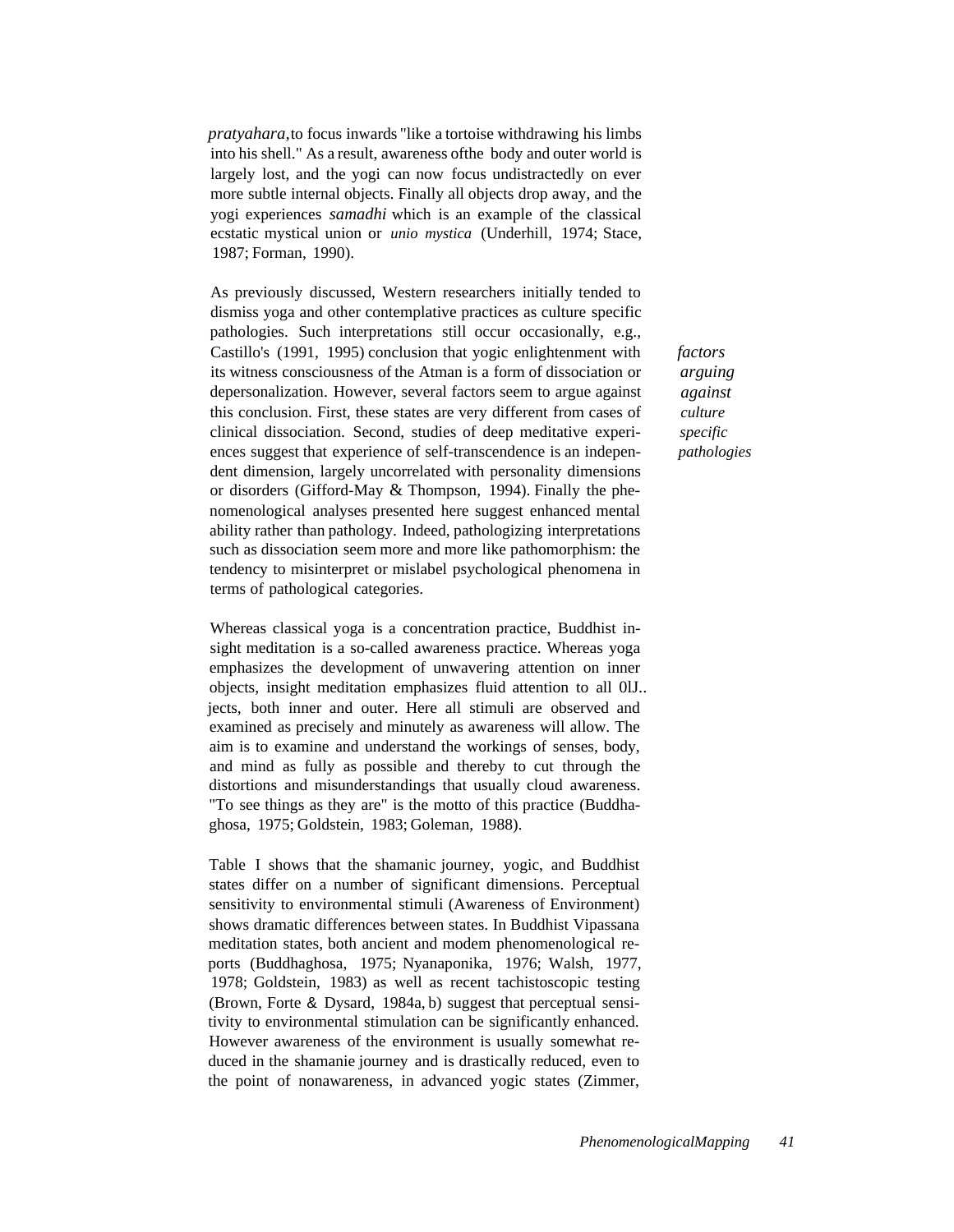|                                                         | <b>BUDDHIST (VIPASSANA)</b>                                                                     |                                                                                                                                                       |                                                                                                       |                                                                                            |  |  |
|---------------------------------------------------------|-------------------------------------------------------------------------------------------------|-------------------------------------------------------------------------------------------------------------------------------------------------------|-------------------------------------------------------------------------------------------------------|--------------------------------------------------------------------------------------------|--|--|
| <b>DIMENSION</b>                                        | <b>SHAMANISM</b>                                                                                | <b>INSIGHT MEDITATION</b>                                                                                                                             | PATANJALI'S YOGA                                                                                      | <b>SCHIZOPHRRNIA</b>                                                                       |  |  |
| Control<br>ability to enter<br>and leave ASC<br>at will | Yes                                                                                             | Yes                                                                                                                                                   | Yes                                                                                                   | Dramatic<br>reduction of control                                                           |  |  |
| ability to control<br>the content of<br>experience      | Partial                                                                                         | Partial                                                                                                                                               | Extreme<br><b>Control</b> in some<br>samadhis                                                         | ↓↓                                                                                         |  |  |
| Awareness of<br>Environment                             | J                                                                                               | ተ                                                                                                                                                     | Reducedsensory<br>and body awareness                                                                  | Often decreased<br>and distorted                                                           |  |  |
| Abilityto<br>Communicate                                | Sometimes                                                                                       | Usually                                                                                                                                               | None                                                                                                  | Communicationis<br>dsually distorted                                                       |  |  |
| Concentration                                           | Fluid<br>ኍ                                                                                      | Fluid                                                                                                                                                 | Fixed<br><b>ተ</b> ተ                                                                                   | ₩                                                                                          |  |  |
| Arousal                                                 | ተ                                                                                               | $\bigvee$ Usually                                                                                                                                     | ₩                                                                                                     | ↑↑ Agitation<br>may be extreme                                                             |  |  |
| Calm                                                    | ↓                                                                                               | ↑ Usually                                                                                                                                             | 个个 Bxtreraepeace                                                                                      | ↓                                                                                          |  |  |
| Affect                                                  | + (Positive feelings)<br>$or$ – (negative<br>feelings)                                          | $+or$<br>+ Tends to increase<br>as practice deepens                                                                                                   | ++ Ineffablebliss                                                                                     | Usually very negative<br>though rarely<br>positive, often<br>distortedand<br>inappropriate |  |  |
| Self-sense                                              | Separate self-sense,<br>maybe a non-<br>physical "soul"                                         | Self-senseis<br>deconstructedinto<br>a changing flux:<br>"no self"                                                                                    | Unchanging<br>transcendentSelf<br>or purusha                                                          | Disintegrated, loss<br>of ego boundaries.<br>Unableto distinguish<br>self and others       |  |  |
| <b>OODE</b>                                             | Yea, controlled<br>ecstasy ("ecstasis")                                                         | No                                                                                                                                                    | No. Loss of body<br>awareness ("enstasis")                                                            | Rarely,<br>uncontrolled                                                                    |  |  |
| Content                                                 | Organizedcoherent<br>imagery determined<br>by shamanic<br>cosmologyand<br>purpose of<br>journey | Deconstructionof<br>complex expert-<br>iences into their<br>constituent<br>stimuli. Stimuliare<br>further decon-<br>structed into a<br>continuousflux | Singleobject<br>("samadh!with<br>support") or pure<br>consciousness<br>("samadhi without<br>support") | Often disorganized<br>and fragmented                                                       |  |  |

TABLE 1 COMPARISONS OF THE STATES OF CONSCIOUSNESS OCCURRING IN SHAMANIC JOURNEYS, ADVANCED YOGIC AND BUDDHIST MEDITATION AND SCHIZOPHRENIA

> 1969; Feuerstein, 1989). Indeed Eliade (1969, p. 78) defined *samadhi*as "aninvulnerable *state*completely closed to stimuli."

> These differences in environmental awareness are reflected in differences in communication. Buddhist insight meditators can usually communicate, and shamans can sometimes do so (Peters & Price-Williams, 1980), However, in advanced yogic concentration, communication is usually sufficient to break concentration and remove the practitioner from the state (Goleman, 1988).

> The types and degree of concentration also vary from tradition to tradition. In contradistinction to schizophrenia, in which concen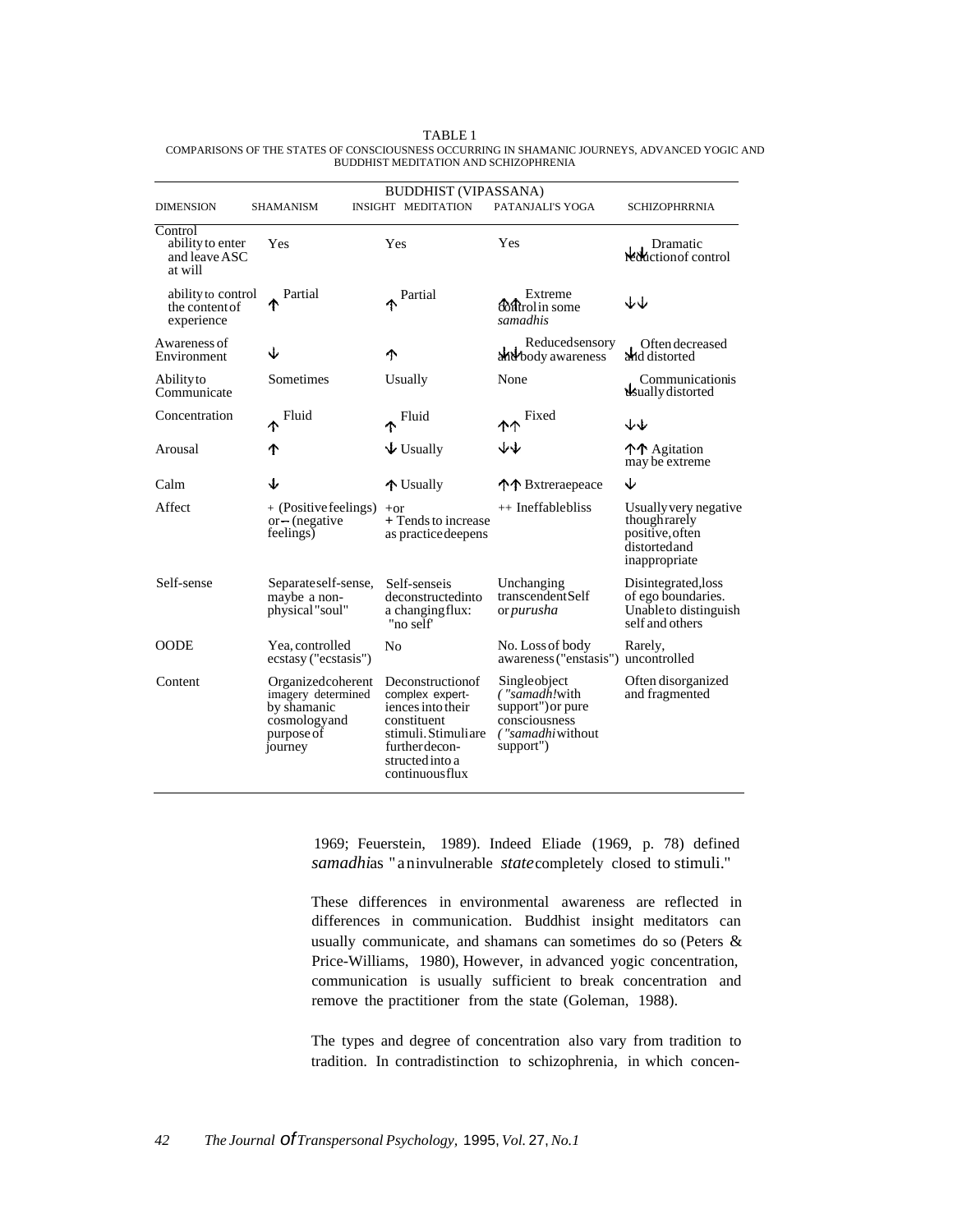tration is drastically impaired, all three traditions train for increased concentration. Indeed, training attention appears to be a common denominator among consciousness altering practices (Novak, 1987). In shamanism and vipassana meditation, concentration is momentary since attention moves fluidly from one object to another (Eliade, 1964; Goldstein, 1983). This is in marked contrast to advanced yogic practice where attention is fixed and immovable (Eliade, 1969; Feuerstein, 1989).

Closely related to concentration is control. Two different dimensions of control should be distinguished. The first is the ability to enter and leave the ASC at will, and the second is the ability to determine the experiential content of the ASe. Contrary to schizophrenia where control is drastically reduced, all three disciplines enhance both types of control. Practitioners are able to enter and leave their respective states at will, although the shaman may require external assistance such as psychoactive drugs or entraining stimuli such as drumming. Both shamans and vipassana meditators are able to exert partial control over their experiences in the ASC, while yogis in *samadhi* have almost complete controL Indeed, the second line of Patanjali's classic yogic text states that "yoga is the control of thought-waves in the mind" (Prabhavanada & Isherwood, 1953, p. 15).

There are also significant differences in arousal. Shamans are usually aroused during their journey and may even dance or become highly agitated. Vipassana meditators, on the other hand, report initial emotional and arousal lability which gradually yields to greater calm (Walsh, 1977, 1978; Goldstein, 1983). Calm may become profound in yogic *samadhi* when much of the normal cognitive processing ceases (Brown, 1986; Eliade, 1969; Shapiro & Walsh, 1984). Although I cannot fully agree with Roland Fischer's (1986) "cartography of nonordinary states" based on levels of arousal, it is interesting to note that he places *samadhi* at the extreme end of hypoarousal and schizophrenic states near the extreme end of hyperarousal.

The self-sense differs drastically among the three practices. The shaman usually retains a sense of being a separate individual, though now perhaps identified as a soul rather than as a body. However, the Buddhist meditator's microscopic awareness deconstructs the self-sense into a flux of evanescent component stimuli. This is the experience of *anatta* in which it is recognized that the sense of a permanent, separate egoic self is an illusory product of imprecise awareness. This apparently continuous self-sense arises in much the same way as an apparently dynamic continuous movie arises from a series of still frames (Goldstein, 1983; Goleman, 1988), a phenomenon known as flicker fusion. The yogi, on the *two different dimensions of control*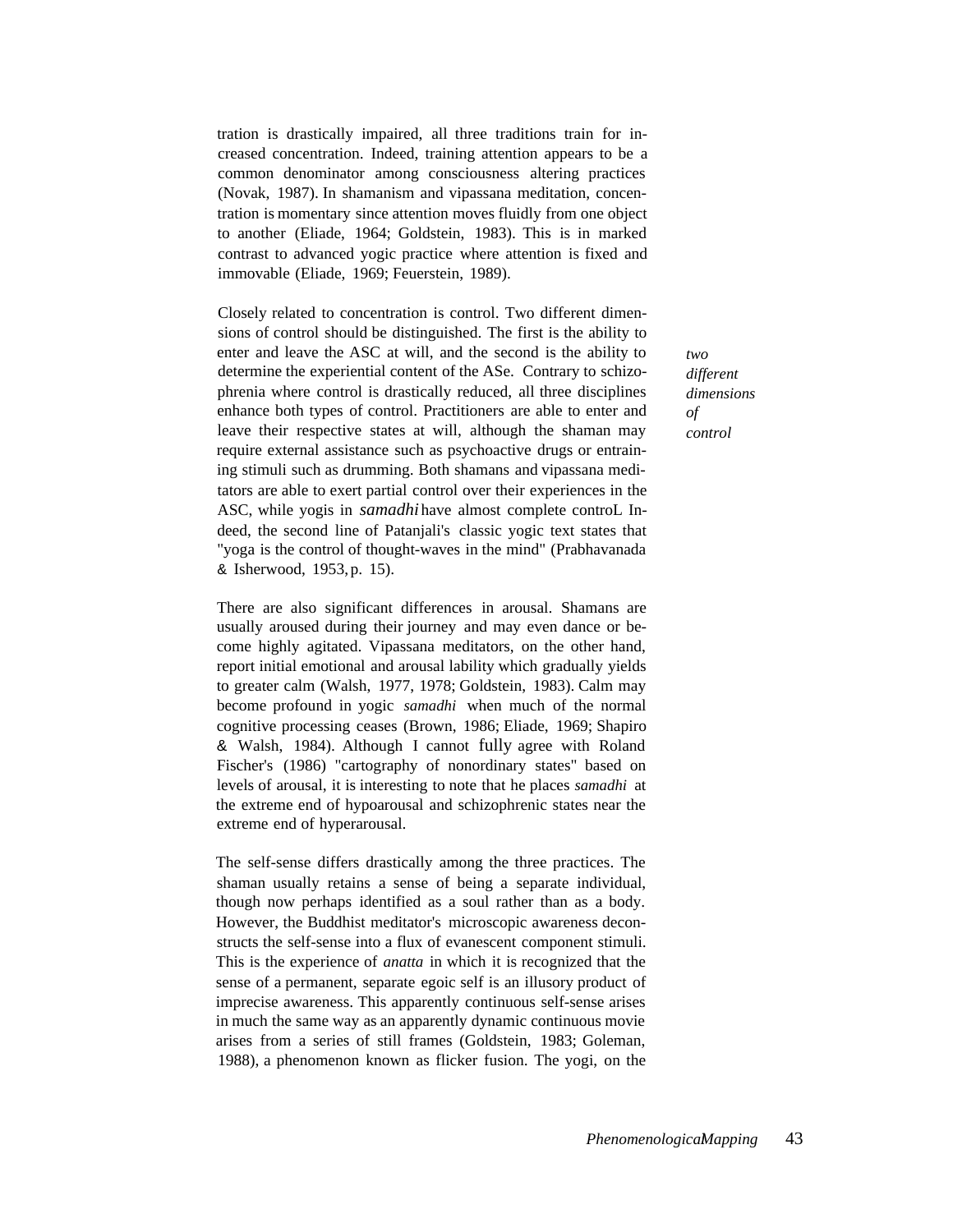other hand, may come to realize an unchangingtranscendentSelf, or*purusha* (Eliade, 1969;Zimmer, 1969).

The shaman's experiencemay be either joyous or painful as may the BuddhistVipassanameditator's. However,in advancedstages the yogi's experiencesare said to be increasinglyblissful.

The content of the practitioners' experiencesalso differs dramatically between traditions. The shaman experiences organized coherent imagery consistent with the sharnanicworldview and the purposeof thejourney. However,both ancientphenomenological reports and recent perceptual testing (Brown & Engler, 1986) suggestthat Buddhistmeditatorseventuallydeconstructall experiences into their constituentstimuli. What remains is the perception of an evanescentflux of simplestimuliwhich arise and pass away with extreme rapidity. By contrast, the advanced yogi is said to attain *"samadhi* without support," an experience of unchanging pure consciousnessdevoid of images or objectsof any kind.

*differences in experience of the body* Practitionersfrom the three traditionsshow significantdifferences with regard to their experience of the body. Whereas the shaman typically has a controlled out-of-body experience (OOBE) or "ecstasis,' the Buddhist vipassana meditator does not. Yogis, on the other hand, may lose awarenessof the body due to *pratyahara* (eliminationof sensory input) and experience"enstasis." On this point Eliade,whosetheoreticalknowledgeof both shamanismand yoga was probablyas extensiveas anyone's, was very clear on the differencebetween the two.

Yoga cannot possibly be confused with shamanism or classed among the techniques of ecstasy. The goal of classic yoga remains perfect *autonomy,* enstasis,while shamanism is characterized by its desperate effort to attain the "condition of a spirit," to accomplish ecstatic flight (Eliade, 1969, p. 339).

#### COMMON EXPERIENCES AND CAPACITIES

There is a popular saying that all things are both similar and different. Having demonstrated significant differences between shamanic.Buddhist, and yogic states, the questionnaturally arises, "in what ways are they similar?"Certainlywe would expectsome similaritiessince all three groups of practitionershave undergone long-termintensivemental training designedto cultivatereligious sensitivity, experiences, and understandings. I will therefore briefly summarize the similarities that can be identified on the experientialdimensionswe have been using.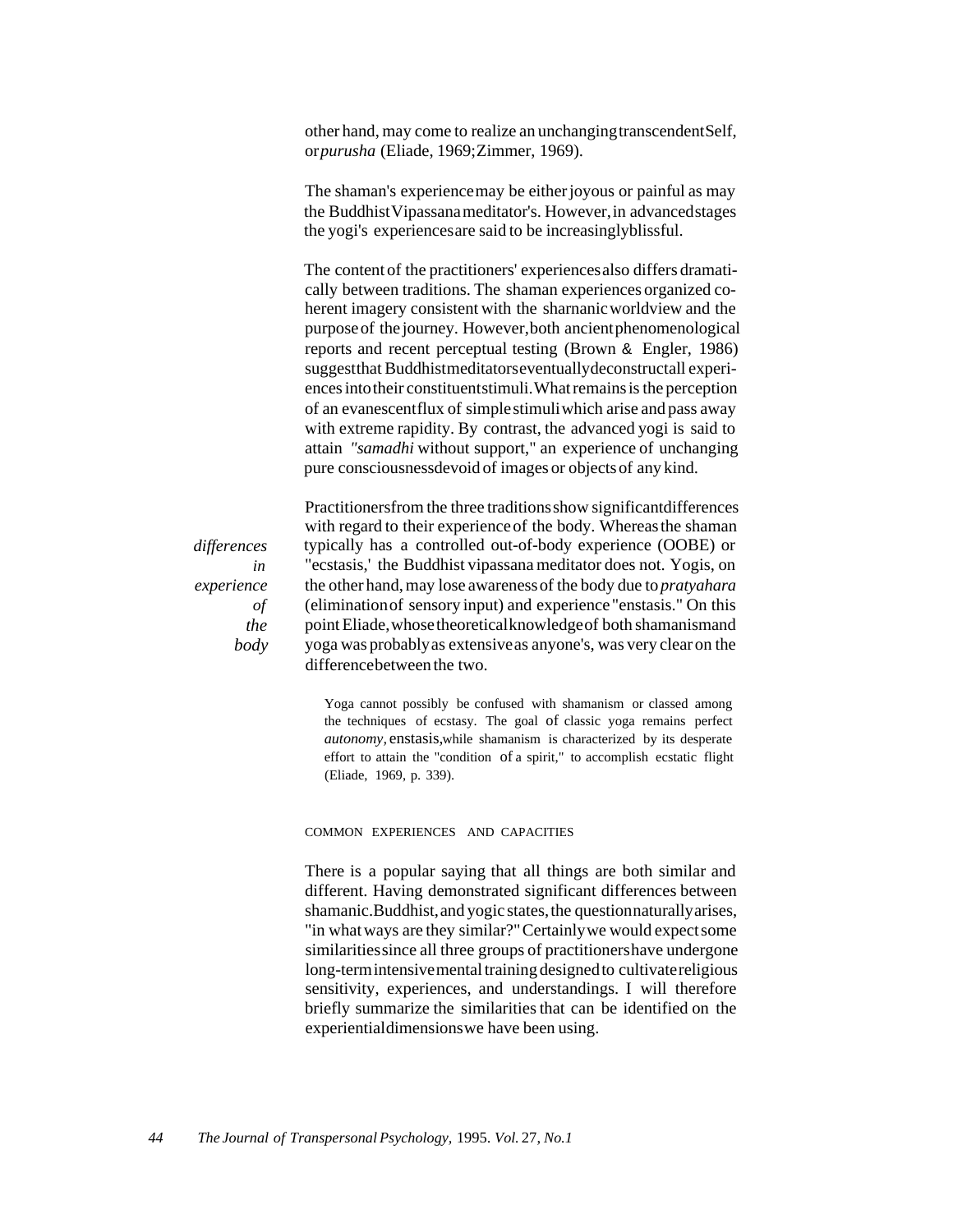## *Control*

All three practitioners have developed the ability to enter and leave desired states of consciousness with relative ease. Of course this is hardly surprising since this ability was a criterion for inclusion in this study,

# *Concentration*

All three groups of practitioners exhibit heightened concentration. However the type of concentration, fixed or fluid, is specific to the training and task.

#### *Affect*

In the course of their initial training all three practitioners are almost invariably forced to confront a variety of fearful negative experiences. The general tendency is, as might be expected from psychological principles of implosive therapy, a gradual decrease in intensity of these negative experiences. In these practices this is followed by a tendency for more pleasant, even ecstatic and blissful, experiences to arise (Elkin, 1977; Goldstein, 1983; Goleman, 1988), especially in the yogic samadhis.

## *Self-Sense*

All three practitioners experience a shift in identity although there are significant differences in the experiences that induce it and the sense of self that results. However the common element is a disidentification from the conventional egoic bodybound selfsense.

## *Content*

All three practices induce specific, religiously significant experi.. ences. What is remarkable is that these experiences are consistent with the worldview and onrocosmology of the tradition. This suggests that there is an intriguing complementarity between a tradition's worldview and its art of transcendence such that an effective technology (set of practices) elicits experiences eonsis.. tent with and supportive of the worldview (Walsh, 1990, 1991). Since worldview and expectation can mold experience, it is there.. fore an interesting question as to what extent technology or worldview is chicken or egg.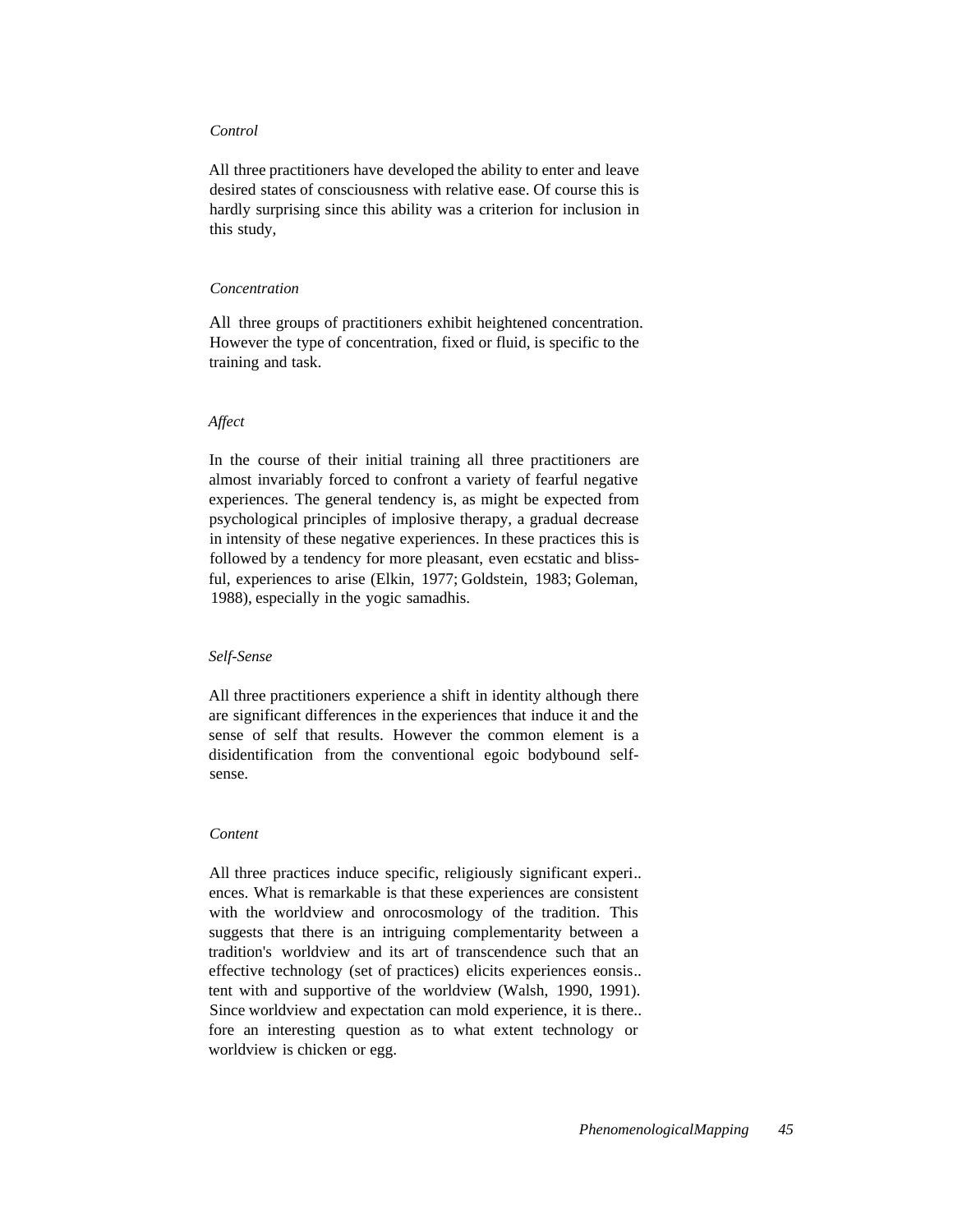COMPARISON WITHIN DISCIPLINES AND ACROSS DEVELOPMENTAL STAGES

it seems obvious that phenomenological mapping using the dimensions described above can differentiate among at least some of the states induced by the practices of different traditions. The next logical questions are to what extent it can differentiate: I} the states induced by different practices within a tradition, and 2) the states induced at different stages of a single practice.

That it may sometimes be able to differentiate among different practices within a tradition can be shown by the example of Buddhism. Classical Buddhism employs two central meditative practices: concentration *(samatha)* and insight *(vipassana).* The former uses fixed attention, for example on the breath, to develop concentration, ultimately resulting in a series of eight increasingly refined *jhanas:* states of unwavering attention marked by intense bliss. Using the phenomenological dimensions employed above, these states are largely indistinguishable from the yogic ones, but this is hardly surprising since they were apparently historically derived from yoga; however, they are clearly distinguishable from *vipassana.* Table 2 makes clear the major differences in the states induced by the advanced concentration and insight practices of Buddhism and the marked similarities of the *jhanic* states to the yogic ones.

*difficulties distinguishing between states with subtle differences* However, these phenomenological dimensions have a more difficult time differentiating among the different *jhanic* states because the differences between these states are so subtle (Table 3). All of them are characterized by extremely high degrees of control, calm, and concentration, and almost total lack of awareness of the environment and ability to communicate. They do differ slightly in the specific type of positive affect, e.g., a combination of rapture and happiness in the first two *jhanas,* happiness without rapture in the third, and equanimity in the remaining five. Likewise, the content may-also differ, with, for example, the meditator being aware of infinite space in the fifth and infinite consciousness in the sixth. Thus it seems that phenomenological mapping may be used to differentiate and compare contemplative stages of development, but that in some cases the distinctions may be very subtle and identifying them may require an intimate knowledge of the practice.

#### *Is There a Common Mystical Experience?*

One of the major questions that has dominated philosophical discussion of mysticism since William James is whether or not there is any core mystical experience that is common across cultures and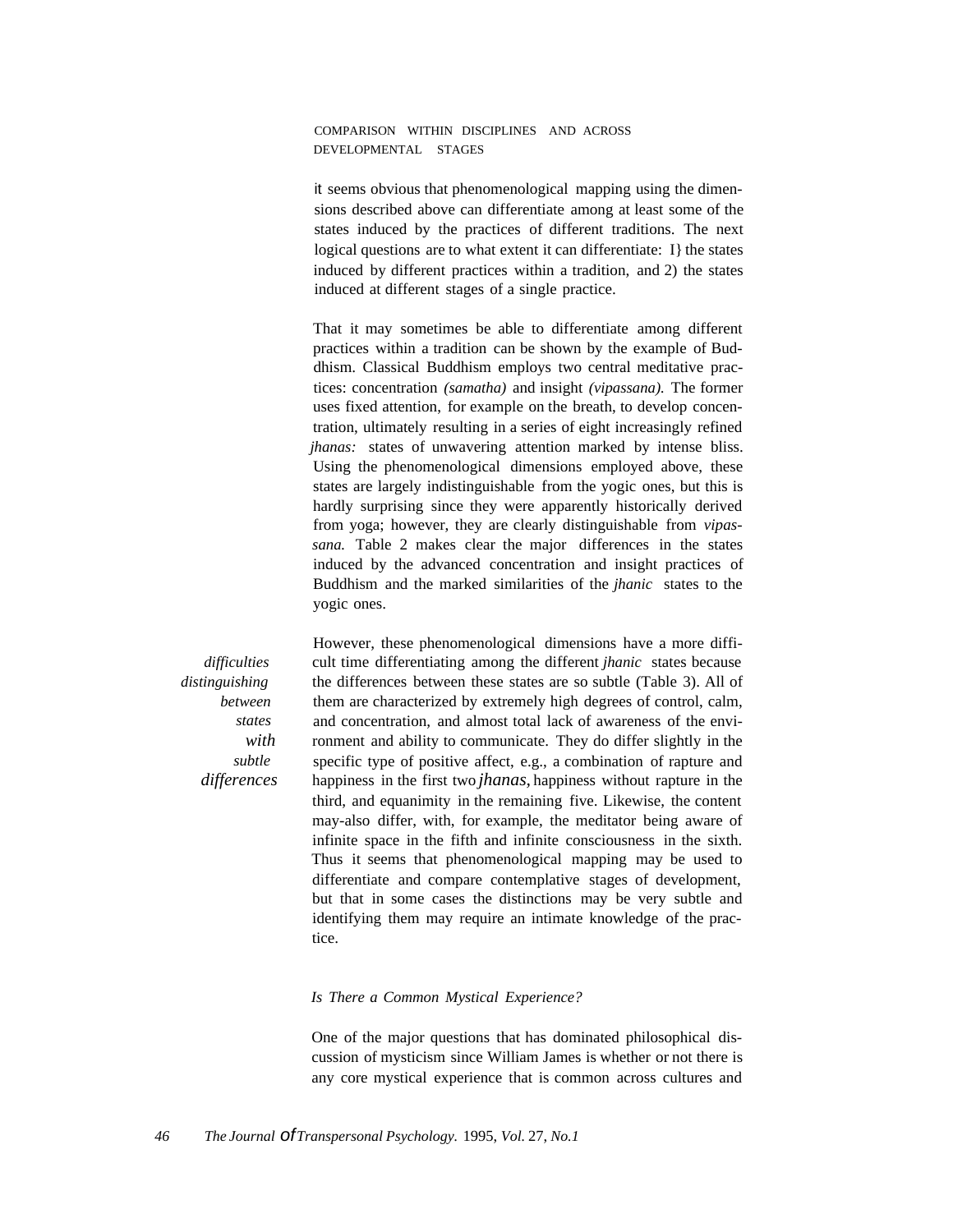|                                                                 |                                                                                                      | <b>BUDDHIST (VIPASSANA)</b>                                                                                                                |                                                                         |  |
|-----------------------------------------------------------------|------------------------------------------------------------------------------------------------------|--------------------------------------------------------------------------------------------------------------------------------------------|-------------------------------------------------------------------------|--|
| <b>DIMENSION</b>                                                | PATANJALI'S YOGA                                                                                     | <b>INSIGHT MEDITATION</b>                                                                                                                  | 2ND JHANA                                                               |  |
| Control<br>ability to enter and<br>leave ASC at will<br>at will | Yes                                                                                                  | Yes                                                                                                                                        | Yes                                                                     |  |
| ability to control the<br>content of experience                 | 个个 Extremecontrol<br>in some samadhis                                                                | ↑ Partial                                                                                                                                  | 个个 Extremecontrol                                                       |  |
| Awareness of<br>Environment                                     | $\overline{\Psi}\Psi$ Reducedsensory<br>and body awareness                                           | ተ                                                                                                                                          | $\forall\forall$ Reduced sensory<br>and body awareness                  |  |
| Abilityto<br>Communicate                                        | None                                                                                                 | Usually                                                                                                                                    | None                                                                    |  |
| Concentration                                                   | 个个 Fixed                                                                                             | $\mathbf{\hat{P}}$ Fluid                                                                                                                   | <u> ተተ</u> Fixed                                                        |  |
| Arousal                                                         | ↓↓                                                                                                   | $\overline{\mathbf{\Psi}}$ Usually                                                                                                         | ጉጉ                                                                      |  |
| Calm                                                            | 个个 Extremepeace                                                                                      | 个 Usually                                                                                                                                  | 个个 Extremepeace                                                         |  |
| Affect                                                          | ++Ineffablebliss                                                                                     | $+$ or<br>$+$ Tends to increase<br>as practice deepens                                                                                     | intense happiness and<br>rapture                                        |  |
| Self-sense                                                      | Unchangingtranscendent<br>self or <i>purusha</i>                                                     | Self-senseis deconstructed<br>into a changingflux:<br>"no self"                                                                            | Merged with the object<br>of concentration                              |  |
| <b>OODE</b>                                                     | No, loss of body<br>awareness ("enstasis")                                                           | N <sub>0</sub>                                                                                                                             | No, loss of body<br>awareness ("enstasis")                              |  |
| Content                                                         | Single object ("samadhi<br>with support") or pure<br>consciousness<br>("samadhi without<br>support") | Deconstruction fcomplex<br>experiences into their<br>constituent stimuli.<br>Stimulilire further<br>decenstructed into a<br>continuousflux | Formlessmental<br>qualities and affects<br>such as intense<br>happiness |  |

TABLE 2 COMPARISONS OF YOGIA, BUDDHIST SECOND JHANIC AND BUDDHIST VIPASSINA STATES

traditions. WaIter Stace and some advocates of the perennial phi.. losophy argue yes; no, say "constructivists," such as Steven Katz (1978, 1983), who argue that all experience, including mystical experience, is constructed and hence mediated and modified by a variety of conditioned, inescapable, personal, and cultural experiences and filters. Others argue that the question remains open (Smith, 1987;Rothberg, 1989, 1990). For an excellent examination of the epistemological assumptions underlying Katz's position, see Rothberg (1989, 1990). Since the comparisons made above clearly indicate significant differences between shamanic, yogic, and Buddhist experiences, they would seem to favor the constructivists and argue against the view that there exists a common mystical experience,

Yet this may be only part of the story. Although the yogic and Buddhist meditative experiences described here are indeed advanced, they are not necessarily the most profound. At the highest reaches of meditation, transcendent experiences of a wholly different kind, radically discontinuous from all that have gone betore,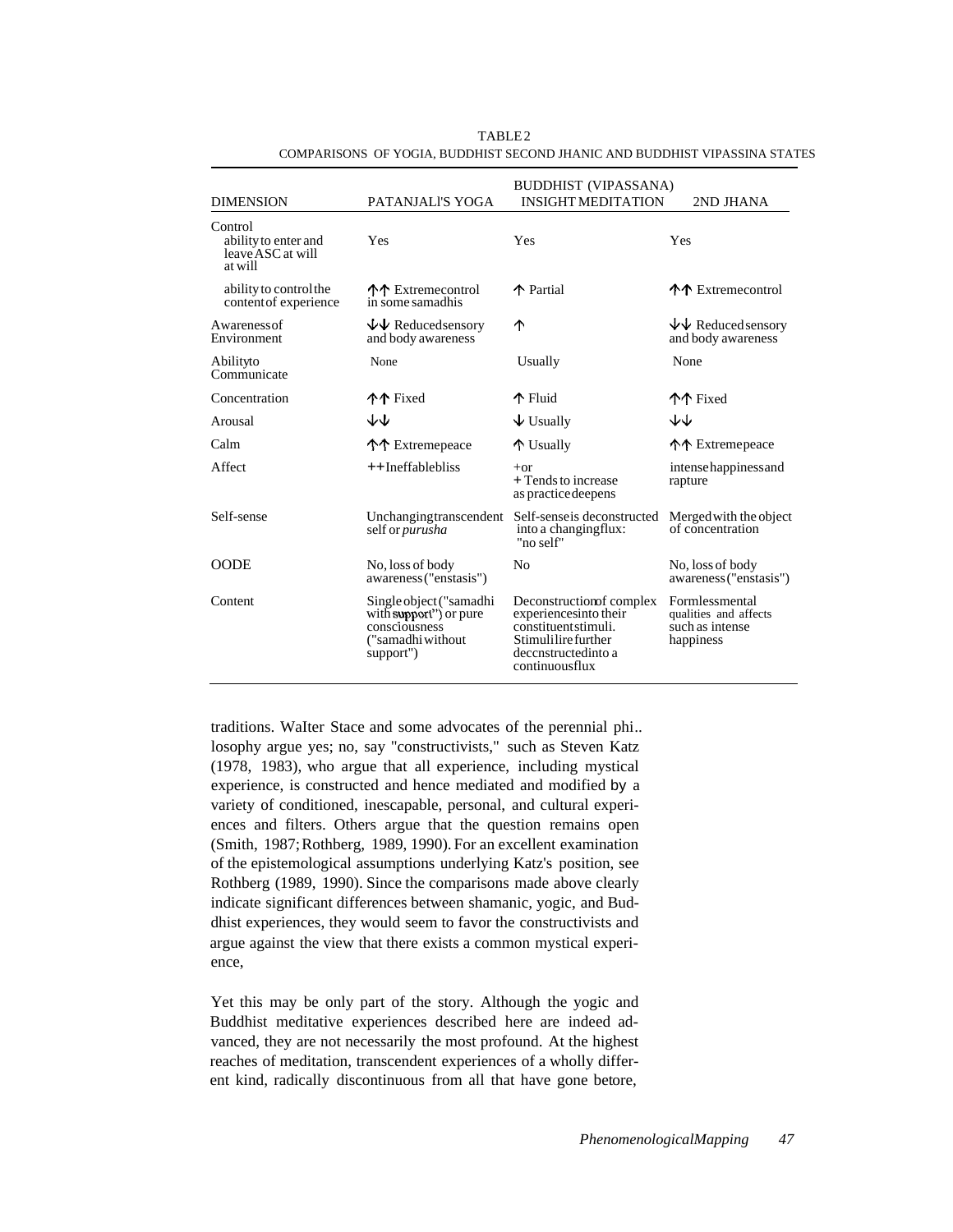| <b>IMENSJON</b>                                      | 2NDJHANA                                                                               | 3RDJHANA                                                                | 4THJHANA                                                | 6THJHANA                                      |
|------------------------------------------------------|----------------------------------------------------------------------------------------|-------------------------------------------------------------------------|---------------------------------------------------------|-----------------------------------------------|
| Control<br>ability to enter and<br>leave ASC at will | Yes                                                                                    | Yes                                                                     | Yes                                                     | Yes                                           |
| ability to control the<br>content of experience      | Extremecontrol                                                                         | ExtremeControl                                                          | Extremecontrol                                          | Extremecontrol                                |
| Awarenessof<br>Environment                           | Minimal                                                                                | Minimal                                                                 | Minimal                                                 | Minimal                                       |
| Ability to<br>Communicate                            | None                                                                                   | None                                                                    | None                                                    | None                                          |
| Concentration                                        | <b>个个</b> Fixed                                                                        | <b>个个</b> Fixed                                                         | 个个 Fixed                                                | 个个 Fixed                                      |
| Arousal                                              | すで                                                                                     | ₩                                                                       | ₩                                                       | ₩                                             |
| Calm                                                 | Extreme peace                                                                          | Extremepeace                                                            | Extreme peace<br>and equanimity                         | Extreme peace<br>and equanimity               |
| Affect                                               | Intense happiness                                                                      | Intensehappiness                                                        | No affect since<br>affect is nullified<br>by equanimity | No affect                                     |
| Self-sense                                           | Merged with the<br>objectof<br>concentration                                           | Merged with the<br>object of<br>concentration                           | Merged with the<br>objectof<br>concentration            | Merged with the<br>objectof<br>concentration  |
| <b>OOBE</b>                                          | No. Loss of body<br>awareness<br>("enstasis")                                          | No. Loss of body<br>awareness<br>(Henstasis")                           | No. Loss of body<br>awareness<br>("enstasis")           | No. Loss of body<br>awareness<br>{"enstasis"} |
| Content                                              | Formless mental<br>qualities and affects<br>such as intense<br>happinessand<br>rapture | Formlessmental<br>qualities and affects<br>such as intense<br>happiness | Formlessmental<br>qualities                             | Unbounded<br>consciousness                    |
|                                                      |                                                                                        |                                                                         |                                                         |                                               |

TABLE 3 COMPARISONS WITHIN THEBUDDHIST TRADITION OF THESECOND, THIRD FOURTH AND SIXTH JIIANASD

are said to occur. These are the full *samadhi* of yoga and the *nirvana* of Buddhism.

Here description and reason are said to fail. "Not by reasoning is this apprehension attainable" *(Katha Upanishad* 1, 2, 4), "words return along with the mind not attaining it" *(Taittiriya Upanishad* 2, 9, 1). For these experiences, and the realms they putatively reveal, are said to be beyond space, time, qualities, concepts, and limits of any kind. Hence, these experiences are said to be ineffable, indescribable, and inconceivable because they are transempirical, transverbal, and transrational. In the words of the Third Zen Patriarch Sengstan (1975):

To this ultimate finality no-law or description applies.... The more you talk about it The further astray you wander from the truth.

Here phenomenological description, mapping, and comparison fail. For even to attempt to qualify, let alone map and measure,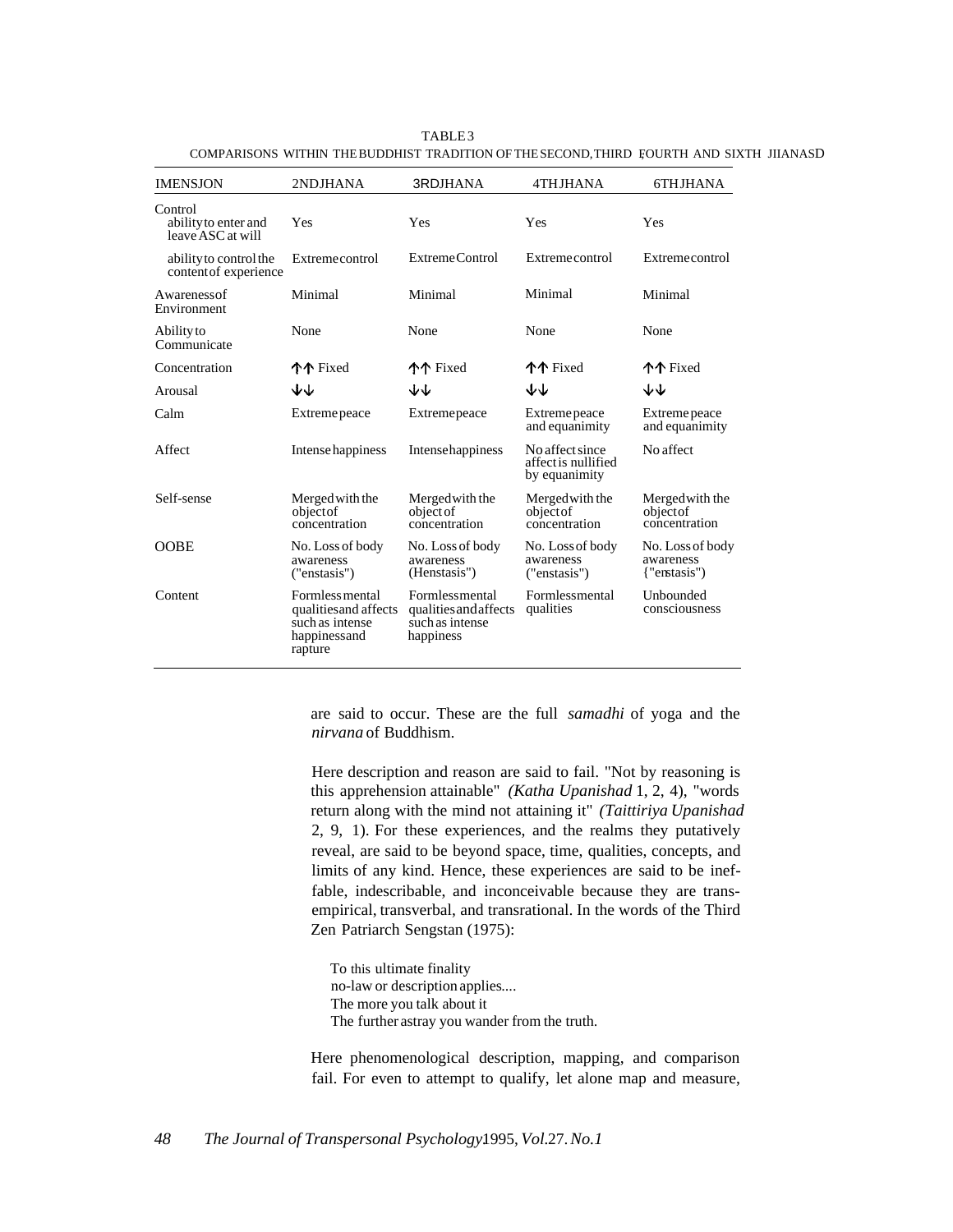these experiences and domains is said to invariably result in paradox, inasmuch as this is Nicholas de Cusa's "coincidence of opposites," Zen's "not-one, not-two," and Vedanta's "advaita."

The paradox of attempting to describe the coincidence of opposites is, as Kant was to discover, that the opposite of any apparently valid statement is also valid. Almost fifteen hundred years before Kant, Nagarjuna-founder of Madhyamika Buddhism-reached virtually the same conclusion, "a conclusion echoed and amplified in succeeding generations by every major school of Eastern philosophy and psychology: Reason cannot grasp the essence of absolute reality, and when it tries, it generates only dualistic incompatibilities" (Wilber, 1983). The primary and liberating task, say both Buddhist and yogic traditions, is not to describe these states and experiences but rather to know them for oneself through direct, transrational intuition and its resultant wisdom, *prajna*.or *jnana.*

Are the yogic *samadhi* and Buddhist *nirvana* identical, or more precisely, are they indistinguishable? It seems that one cannot say that they are different, but then one also cannot say they are the same, since both similarities and differences depend on being able to attribute and compare qualities. The answer, at least for yoga and Buddhism, to the question of whether there exists a common core mystical experience may be neither yes nor no but rather, from a Western philosophical perspective, "what can be said at all can be said clearly, what we cannot talk about we must pass over in silence" (Wittgenstein, 1961, p. 3).

The ineffability of the yogic *samadhi* and Buddhist *nirvana* does not answer the questions of whether there exists a mystical experience common to diverse traditions or whether all mystical experiences are constructed. However, it does suggest that although many yogic, Buddhist, and shamanic states can be differentiated by phenomenological mapping, there may be some states, perhaps the most profound, that cannot be mapped or distinguished.

# *Are ShamansAlso Mystics?*

And what of shamanism? Do its practitioners also access mystical states? I have found no references to the *unio mystica* in the literature, and one authority categorically states that in shamanism "we never find the mystical union with the divinity so typical for the ecstatic experience in the 'higher forms of religious mysticism'" (Hultkrantz, 1973).

However, there are three lines of evidence that suggest that this conclusion could beincorrect These are the facts that shamanism *direct transrational intuition and its resultant wisdom*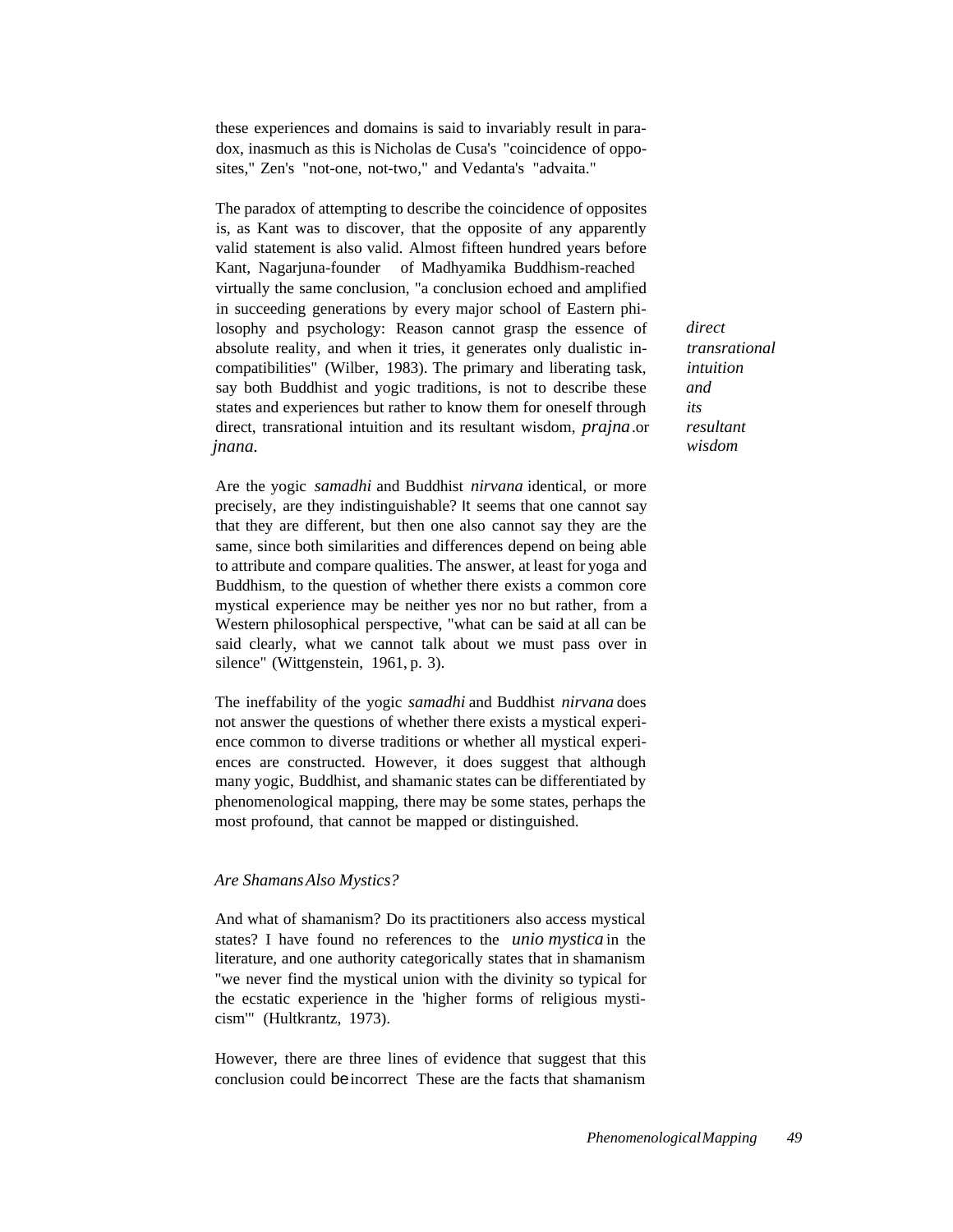is an oral tradition, that powerful psychedelics may be used, and that some Western practitioners report unitive experiences.

Since shamanism is an oral tradition, it is possible that such experiences may have occurred, at least occasionally, but have been lost to subsequent generations and, of course, therefore, to Western researchers. Without writing, there may be no way to adequately preserve a record of the highest and rarest flowerings of a tradition.

Although not an essential part of shamanism, the use of psychedelics is common in some areas (Harner, 1973). Peyote and ayahuasca, for example, are powerful psychedelics capable of inducing experiences that some researchers regard as genuine mystical ones (Grof, 1988; Smith, 1964;Walsh & Vaughan, 1993).

Finally, Westerners being trained in shamanic practices may report unitive experiences, and I have personally heard two such accounts. These seemed to be examples of nature mysticism, although, of course, there is the possibility that other types of mystical experience may also occur. All of this suggests that although the *unio mystica* is not the goal of shamanic practices, it may sometimes occur.

## SUMMARY AND NEXT STEPS

*claims based on imprecise comparisons*

Claims that shamanic states are identical to those of schizophrenia, Buddhism, or yoga appear to have been based on imprecise comparisons, and both theory and data argue against their equivalence. In part, this confusion reflects a history of imprecise mapping of altered states. More precise, though still preliminary, multidimensional phenomenological mapping and comparisons of altered states are now possible. The maps and comparisons presented here are obviously only initial steps. However even at this preliminary stage of development they suggest that, while shamanic, Buddhist, and yogic states show some functional and experiential overlap, they are usually quite distinct and show major differences from schizophrenic states.

An obvious next step would be to use one of the psychometric tests now being developed, such as *The Phenomenology of Consciousness Inventory* (Pekala & Kumar, 1986), to obtain quantitative assessments and comparisons of the phenomenology of these states. Another would be to employ some of the new technologies for measuring brain activity, e.g., PET (positron emission tomography) and multichannel EEG (electroencephalography) to both compare states and begin to understand their physiological corre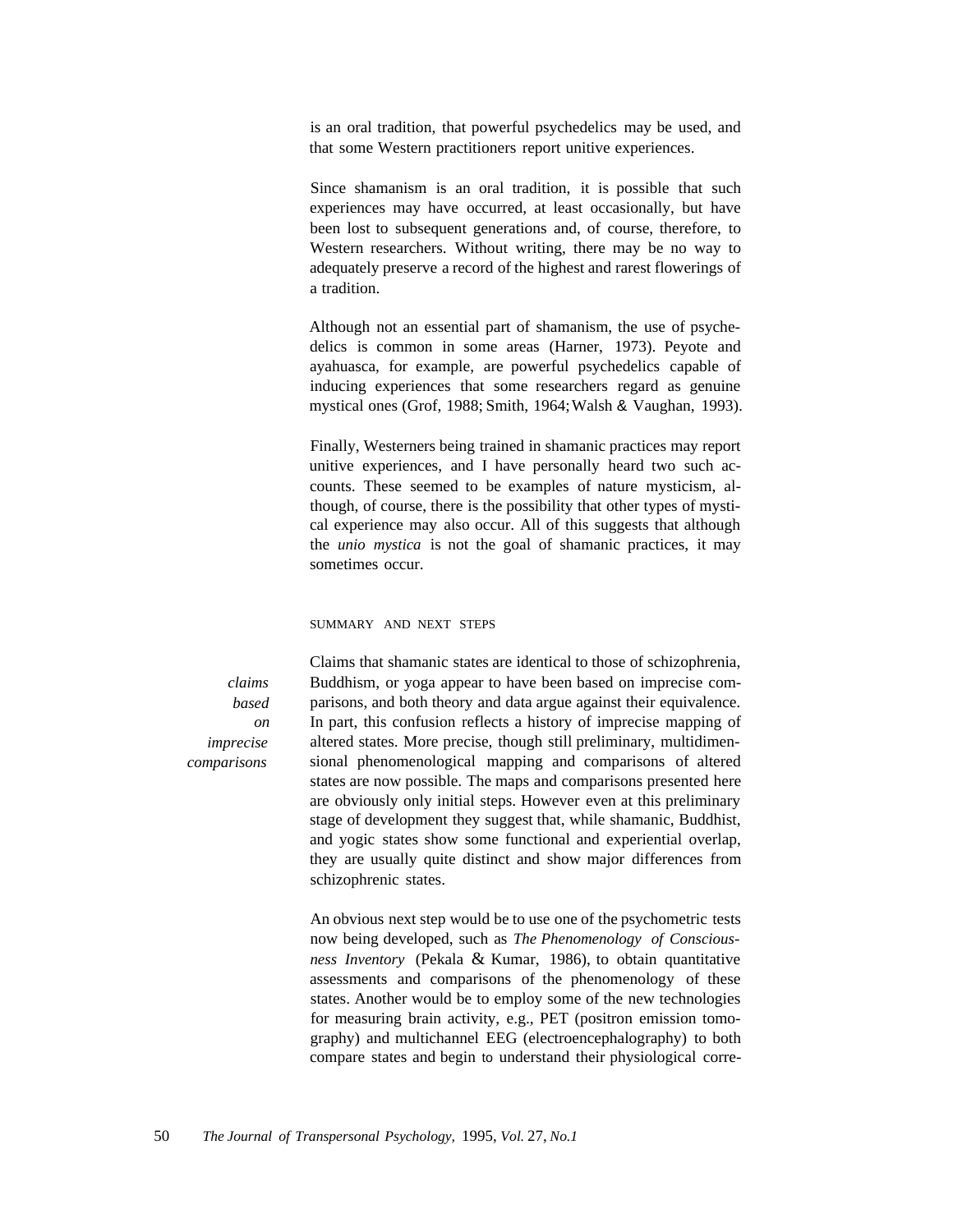Iates, though without falling into the trap of interpreting altered states as *only* altered physiology (Wilber, 1993, 1995).

Careful interviews of practitioners may also be belpful. However, one limitation here may be that interviewers who have themselves not undertaken consciousness disciplines and experienced alternate states may be limited in their ability to comprehend the nuances involved. Charles Tart's (l992) argument for using "yogiscientists" as research-practitioners may be appropriate here.

Whatever future methods may evolve, it is clear that we have only begun to appreciate the variety, value, differences, and development of altered states and that understanding them better is a project of enormous importance and one of the transpersonal movement's greatest challenges and opportunities.

*a project of enormous importance*

## **REFERENCES**

- ALEXANDER, & SEiLESNISH, (1966). *The history of psychiatry*. New York: New American Library.
- AMERlCANPSYCHIATRICASSOCIATION.(1980). *Diagnostic and statistical manual of mental disorders* (3rd ed.). Washington, D.C.: American Psychiatric Association.
- AMERICAPSYCHIATRISSOCIATION994). *Diagnostic and statistical manual of mental disorders* (4th ed.), Washington, D.C.: American Psychiatric Association.
- BALDRIAN, (1987). Taoism: An overview. In M. Eliade (Ed), *The encyclopedia ofreligion, Vol.* 14 (pp. 288-306).New York: MacMillan.
- BOURGUIGNONEd.) (1973). *Religion, altered states of consciousness,* and social change. Columbus, OI-I: Ohio State University Press.
- BRAGDO**N**, (1988). Sourcebook for *helping people in spiritual emergency.* Los Altos: Lightening Up Press.
- BROWIN, (1986). The states of meditation in cross cultural perspective. In K. Wilber,1.Engler& D. Brown (Eds.), *Transformations of consciousness: Conventional and contemplative perspectives on development* (pp. 219-84). Boston, MA: New ScienceLibrary/Shambhala.
- BROWN, & ENGLER,  $(1986)$ . The stages of mindfulness meditation: A validation study. Part II. Discussion. In K. Wilber, J. Engler & D. Brown (Eds.), *Transformations of consciousness: Conventional and contemplative perspectives on development* (pp. 191-218). Boston, MA: New Science Library/Shambhala,
- BROWN, FORTE, M. & DYSARD, (1984a). Differences in visual sensitivityamong mindfulnessmeditatorsand non-meditators.*Perceptual and Motor Skills,* 58, 727-33.
- BROWN)., FOR1'EM. & DYSARD, (1984b), Visual sensitivity and mindfulnessmeditation.*Perceptual and Motor Skills,* 58, 775-84.
- BUDDHAGHOSM. Tin, Transl.) (1975). *The path of purity*. London: Pali Text Society.
- CASTILLO, (1991), Divided consciousness and enlightenment in Hindu yogis. *Anthropology of Consciousness,* 2, 1-6.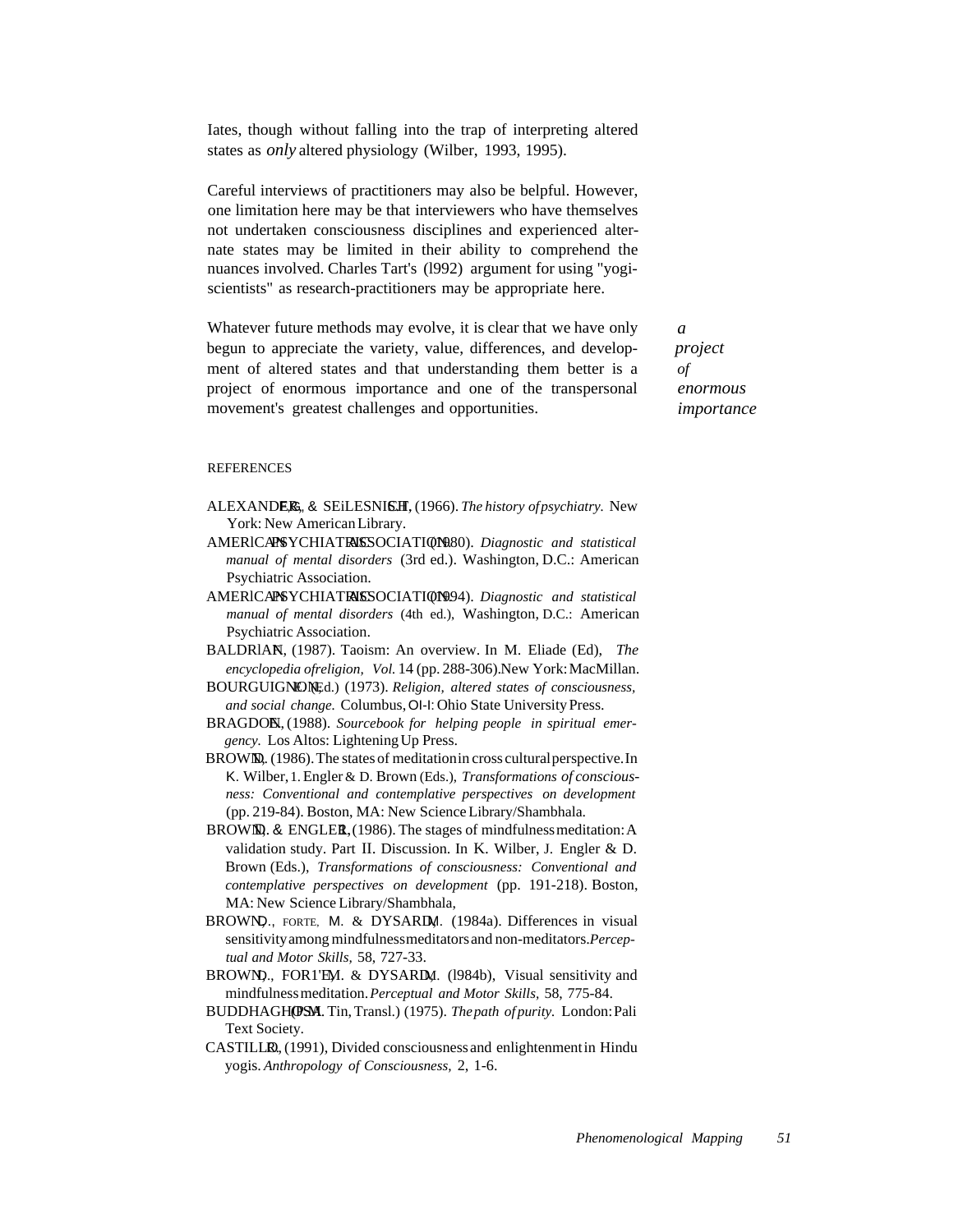- CASTILL**R**. (1995). Culture, trance and the mind-brain. *Anthropologyof Consciousness,*6, 17-34.
- CLARK,1. (1983). *A map of mentalstates.* London: Routledge & Kegan Paul.
- CONZE. (1956). *Buddhistmeditation*.New York: Harper & Row.
- DEVEREUX, (1961). *Mohave ethnopsychiatryand suicide* (p, 285). Washington,D.C.: U.S. GovernmentPrinting Office.
- DOBKINE RIOSM. & WINKLEMAN, (Eds.) (1989). Shamanism and altered states of consciousness.*Journalof PsychoactiveDrug»,*21(1). DOOREG. (Ed.) (1988). Shaman'spath. Boston: Shambhala,
- EUADEM. (1964). *Shamanism:Archaictechniquesof ecstasy*. Princeton: Princeton UniversityPress.
- ELIAD**E**M. (1969). *Yoga:Immortalityandfreedom.* (Rev. ed.). Princeton: Princeton UniversityPress.
- ELKIN, (1977). *Aboriginalmen of high degree* (2nd ed.). New York: St. Martin's Press.
- ELLENBERGER1970). *The discovery of the unconscious.New York:* Basic Books.
- EVANS-WEN**W.** (1958). *Tibetanyoga and secret doctrines*. Oxford: Oxford University Press.
- FEUERST**HEN**,1989). *Yoga: The technology of ecstasy*. Los Angeles: J.P. Tarcher,
- FEUERSTECN, (Transl.) (1990). *The Yoga-Sutraof Patanjali: A new translationand commentary.*Rochester,VT: Inner TraditionsInternational.
- FISCHER, (1986). Towarda neuroscience of self-experience and states of self-awarenessand interpreting interpretations.In B. Wolman & M. Ullman (Eds.), *Handbookof states of consciousness*(pp. 3-30). New York: Van Nostrand Reinhold.
- FLACH, F. (1988). *Resiliance.* New York: Ballantine.
- FORMAN, R.(Ed.) (1990). *Theproblemofpure consciousness.*New York: Oxford University Press.
- FREE JOHN (1985). *Thedawnhorsetestament.*San Rafael, CA: The Dawn Horse Press.
- GIFFORD-MAY,& THOMPSON, (1994). "Deep states" of meditation: Phenomenologicalreports of experience. *Journal of Transpersonal Psychology,*26(2), 117-38.
- GLOBUS, (1993). Different views from different states. In R. Walsh & F. Vaughan(Eds.),*Pathsbeyondego: Thetranspersonalvision,*(pp, 182- 83). Los Angeles:J.P. Tarcher.
- GOLDSTEIN, 1983). *The experienceafinsight*. Boston: Shambhala.
- GOLEMAN, (1988). *The meditativemind*. Los Angeles: J.P. Tarcher,
- GROFC, & GROFS. (1986). Spiritualemergencies: The understandingand treatmentof transpersonalcrises. *ReVision,*8(2), 7-20.
- GROFTC. & GROFS. (1990). *Thestormysearchfor self.* Los Angeles: 1.P. Tarcher,
- GROFS. (1980). *LSDpsychotherapy*. Pomona, CA: Hunter House.
- GROFS. (1988). *The adventure of self discovery*. Albany: SUNY Press.
- GROFS. & GROFC. (Eds.) (1989). *Spiritualemergency: Whenpersonal transformationbecomesa crisis.*Los Angeles:J. P. Tarcher,
- GROUPORHE ADVANCEMENT YCHIATRY76). Mysticism: Spiritual *questorpsychicdisorder?*New York: Group for the Advancementof Psychiatry.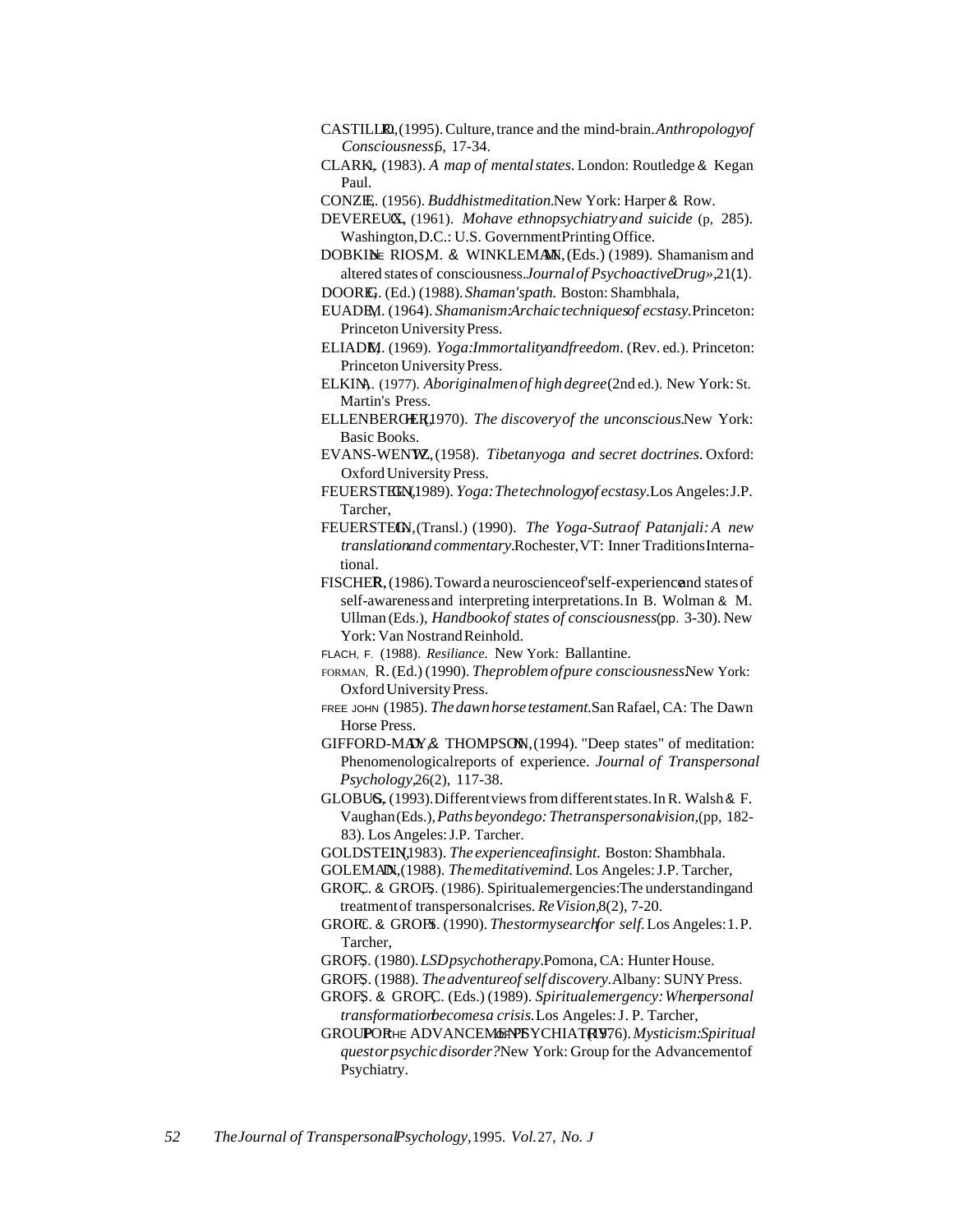- HARNERI. (Ed.) (1973). *Hallucinogens and shamanism*. New York: Oxford University.
- HARNE**N**, (1984). *The Jivaro*. Berkeley: University of California Press.
- HARNERI. (1990). *The way of the shaman*. (10th anniv, ed.), New York: Harper & Row.
- HULTKRANTZ1973).A definitionof shamanism. Temenos9, 25-37.
- IDELM. (1988). *Kabbalah: New perspectives*. New Haven, CT: Yale.
- IRWINH. (1985). Flight of mind: A psychological study of the out-of-body *experience.*New York: ScarecrowPress.
- lUNGC. (1957). Psychological commentary. In W. Evans-Wentz (Ed.), *The TIbetan book of the dead* (3rd ed., pp. xxxv-lii), London: Oxford UniversityPress.
- KAKA**R**, (1982). Shamans, mystics and doctors: A psychological inquiry *into India and its healing traditions.*New York: Knopf.
- KALWEIT,H. (1988).*Dreamtimeand inner space.* Boston: Shambhala.
- KAPLAN, (1982). *Meditation and Kabbalah*. York Beach: ME: Samuel Weiser.
- KAPLAN, & SA ock, B. (Ed.) (1995). *Comprehensive textbook of psychiatry* (6th ed.). Baltimore:Williams& Wilkins.
- KATZ,S. (Ed.) (1978). *Mysticism and philosophical analysis*. New York: Oxford UniversityPress.
- KATZ, S. (Ed.) (1983). *Mysticism and religious traditions.* New York: Oxford UniversityPress.
- KORNFIELID, 1979). Intensive insight meditation: A phenomenological study.*Journal of TranspersonalPsychology,* 11(1) 41-58.
- LABERGE, (1985). *Lucid dreaming*. Los Angeles: J.P. Tarcher,
- $LABERG\mathbb{E}$ , (1993). From lucidity to enlightenment: Tibetan dreamyoga. In R. Walsh & F. Vaughan (Eds.), *Paths beyond ego: The transpersonal vision* (pp. 84-86).Los Angeles:J.P. Tarcher,
- LAUGHLIN, McMANUS, & D'AQUILE, (1992). *Brain, symbol and experience.*New York: ColumbiaUniversityPress.
- LAUGHLIN, McMANUS, & SHEARER(1993). Transpersonal anthropology. In R. Walsh &F. Vaughan (Eds.), *Paths beyond ego: The transpersonal vision* (pp. 190-95).Los Angeles:J.P. Tarcher.
- LUDWIG, (1968). Altered states of consciousness.In R. Prince (Ed.), *Tranceandpossession states.* Montreal:R.M. BuckeSociety.
- LUKOFB,  $(1985)$ . The diagnosis of mystical experiences with psychotic features.*Journal of TranspersonalPsychology,* 17(2), 155-82.
- MASLOW, A. (1968). *Toward a psychology of being.* Princeton: Van Nostrand.
- MONROE, (1971).*Journeys out of the body*. New York: Doubleday.
- MOODY, R. (1975). *Life after life.* Atlanta:MockingbirdBooks.
- MOOD<sup>R</sup>, (1988). *The light beyond*. New York: Bantam.
- MURPHM, & DONOVAN(1989). Thephysical andpsychological effects *of meditation.* San Rafael, CA: Esalen Institute.
- NARADA.(1980). *The Buddha and his teachings.* Kandy, Sri Lanka: Buddhist PublishingSociety.
- NIPINSKy-NAXON,(1993). *The nature of shamanism*. Albany, NY: SUNY Press.
- NOLIR. (1983). Shamanismand schizophrenia:A state specific approach to the "schizophreniametaphor" of shamanicstates. *American Ethnologist, 10, 443·59.*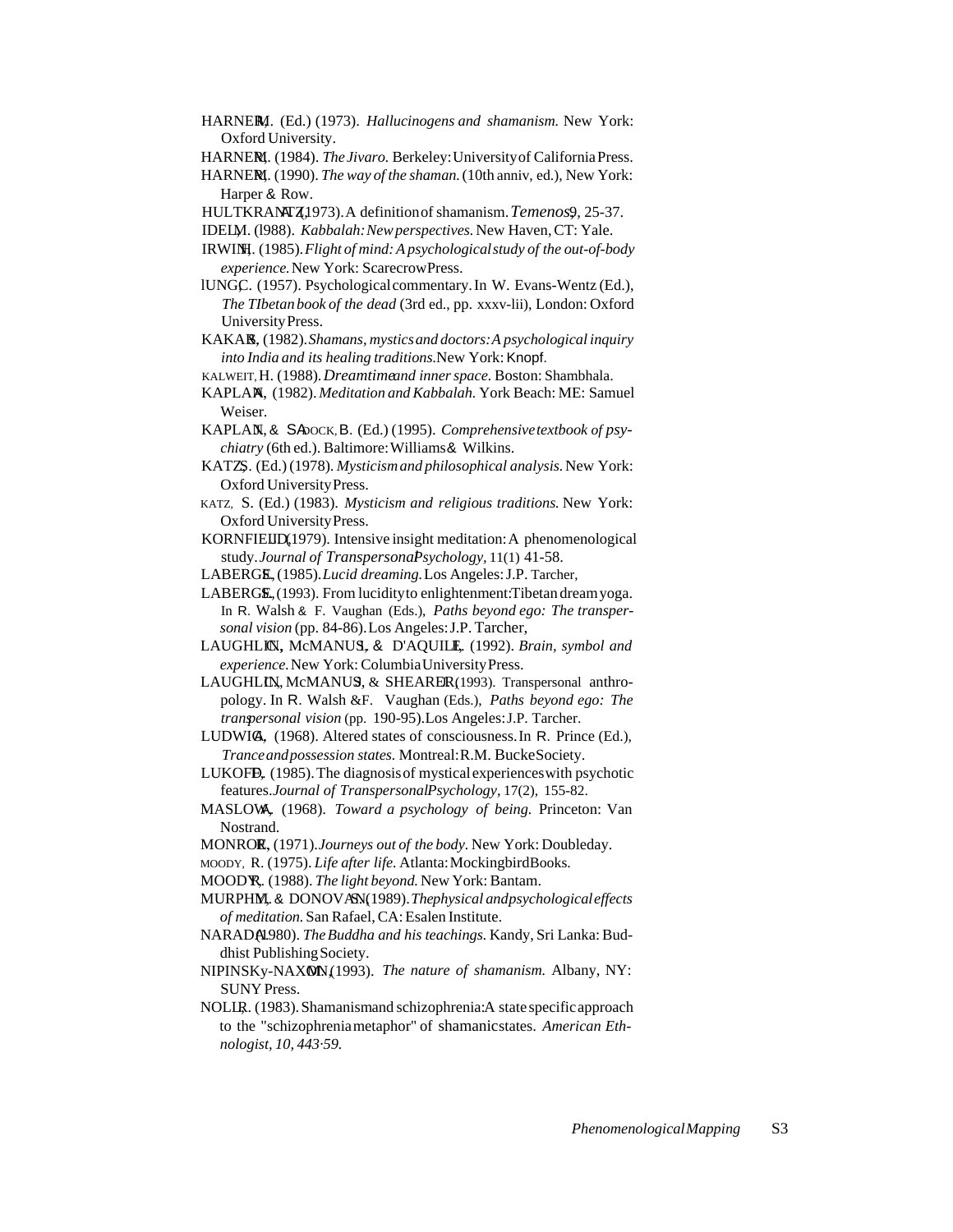- NOLLR. (I985) Mental imagery cultivation as a cultural phenomenon: The role of visions in shamanism. *Current Anthropology,* 26, 443·51.
- NOVAKP. (1987). Attention. In M. Eliade (Ed.), *The encyclopedia of religion, Vol.I.* (pp. 501·09). New York: Macmillan.
- NYANAPONIKHHRA,1976). *Abhidharma studies*. Kandy, Sri Lanka: Buddhist Publication Society.
- OPLERM. (1961). On Devereux's discussion of Ute shamanism. American  $Anthropologist, 63,$
- OTT,J. (1993). *Pharmacotheon: Entheagenic drugs. their plant sources and history.* Kennewick, WA: Natural Products Co.
- PATTISON,M., KAHAN, J. & HURD, G. (1986). Trance and possession states. In B. Wolman & M. Ullman (Eds.), *Handbook of states of consciousness*(pp. 286-310). New York: Van Nostrand Reinhold.
- PEKALA, R. & V. KUMAR. (1986). The differential organization of the structures of consciousness during hypnosis and a baseline condition. *The Journal of Mind and Behavior,* 7, 515-40.
- PELLETIER, & GARFIELDC. (1976). *Consciousness: East and West*. New York: Harper & Row.
- PERRY, (1986). Spiritual emergence and renewal. *ReV/sian*, 8(2),33-40.
- PETERS, (1989). Shamanism: Phenomenology of a spiritual discipline. *The Journal 01TranspersonalPsychology,* 21(2), 115-37.
- PETERS, & PRICE-WILLIAMS, 1980). Towards an experiential analysis of shamanism.*American Ethnologist,* 1. 397-418.
- PETERS,. & PRICE-WILLIAMS(1983). A phenomenological view of trance. *TransculturalPsychiatric Research Review, 20, 5-39.*
- PRABHAVANANDALSHERWOOD, 1953). How to know God: Theyoga *aphorisms of Patanjali.* Hollywood, CA: Vedanta,
- RAMDABS.(1990). *Journey 01awakening: A meditator's guidebook* (2nd ed.). New York: Bantam.
- RADIN, (1972), *The trickster*. New York: Schocken Books.
- RElCHEL-DoLMATOFF, G. (1987). *Shamanism and art of the Eastern TukanoanIndians.* Netherlands: E.). Brill, Leiden.
- RINGK. (1980). Lifeat death. New York: Coward, McCann & Geoghegan.
- RINGK. (1984). *Heading toward omega: In search of the meaning of the near-death experiences.* New York: William Morrow.
- RINGK. (1986). Near-death experiences: Implications for human evolution and planetary transformation,*Rel/ision,* 8(2), 75-86.
- RINGK. (1993). The near death experience. In R. Walsh & F. Vaughan (Eds.), *Paths beyond ego: The transpersonal vision* (pp. 195-202). Los Angeles: J.P. Tarcher,
- *ROGERS,* S. (1982). *The shaman.* Springfield; C.C. Thomas.
- ROTHBERG, (1989). Understanding mysticism: Transpersonal theory and the limits of contemporary epistemological frameworks, *Rel/ision,* 12(2),5-21.
- ROTHBER $\mathbb{G}$ , (1990). Contemporary epistemology and the study of mysticism. In R. Forman (Ed.), *Theproblem of pure consciousness: Mysticism and philosophy* (pp. 163-210). New York: Oxford University Press.
- SCHOLEM, L961. Major trends in Jewish mysticism.New York: Schocken, SENGSTAN(Third Zen Patriarch) (R. Clark, Transl.) (1975). *Verses on the faith mind.* Sharon Springs: Zen Center.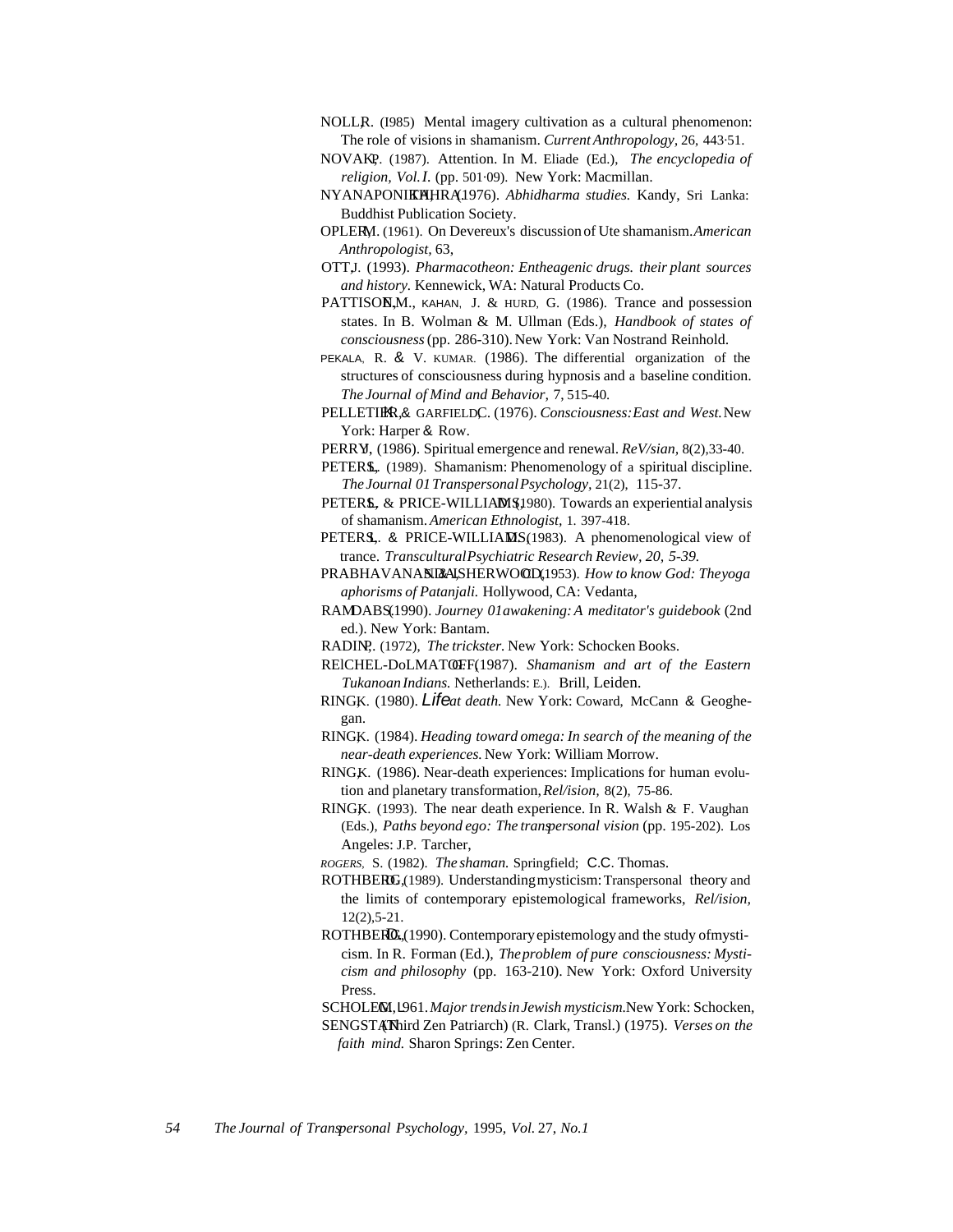- SHAPIR<sub>O</sub>, (1980). *Meditation: Self regulationstrategy and altered state of consciousness.*New York: Aldine.
- SHAPIRO, & WALSIR. (Eds.) (1984). *Meditation: Classic and contemporary perspectives.* New York: Aldine,
- SHiROKOGOR**Q**F(F935). *Psychomentalcomplex of the Tungus*. London: Kegan Paul, Trench, Trubnor.
- SIEGELR. & HIRSCHMAN, (1984). Hashish near-death experiences. *Anabiosis, 10. 69-86.*
- SMITH, (1964). Do drugs have religious import? *The Journal of Philosophy LX!, 517-30.*
- SMITIH. (1987). Is there a perennial philosophy? *Journal of the American Academy ofReligion,* 55, 553-66.
- STACHV. (1987). *Mysticism and philosophy*. Los Angeles: J.P. Tarcher,
- TARTC. (19'83). *States of consciousness*. £1 Cerrito, CA: Psychological Processes.
- TARTC. (1986). Wakingup: Overcoming the obstacles to human poten*tial.* Boston: New Science Library/Shambhala,
- TARTC. (Ed.) (1992). *Transpersonalsychologies* (3rd ed.). New York: Harper Collins.
- UNDERHILL, (1974). *Mysticism*. New York: New American Library.
- VAUGIIAN, (1995a). *The inward arc: Healing in psychotherapy and spirituality.*2nd ed. Nevada City, CA: Blue Dolphin.
- VAUGHAN, F. (1995b). *Shadows of the sacred: Seeing through spiritual illusions.*Wheaton, IL: Quest.
- WALSH, (1977). Initial meditative experiences: Part I. *Journal a/Trans.*.. *personal Psychology,*9(2), 151-92.
- Walsh, R. (1978). Initial meditative experiences: Part II.*Journal of Transpersonal Psychology,* 10(1), 1-28.
- WALSHR (1980). The consciousness disciplines and the behavioral sci-ences: Questions of comparison and assessment. *AmericanJournal <if Psychiatry, 137,665-75.*
- WALSHR. (1988). Two Asian psychologies and their implications for Western psychotherapists. *American Journal of Psychotherapy, Vol. XLII. 543-60.*
- WALSH, (1989a). What is a shaman? Definition, origin and distribution. *TheJournal of TranspersonalPsychology,*21(1),1-11.
- WALSHR. (I 989b). Shamanism and early human technology: The technology of transcendence. *Revision,* 12(I), 34-40.
- WALSHR. (1989c). The shamanic journey: Experiences, origins, and analogues. *ReVision,* 12(2),25-32.
- WALSH, (1989d). Can Western philosophers understand Asian philosophies? *Crosscurrents XXXIX, 281-99.*
- WALSHR. (1990). *The spirit of shamanism*. Los Angeles: J.P. Tarcher,
- WALSH, (1991). Sharnaniccosmology. *Revision*. 13(2), 86-100.
- WALSHR. & VAUGHAN, F. (Eds.) (1993). *Paths beyondego: The transpersonal vision.* Los Angeles: J.P. Tarcher,
- WILBER, (1980). *The Atman project*. Wheaton, IL: Quest.
- WILBE**K**, (1983). *Eye to eye*. Garden City: Anchor/Doubleday.
- WILBER, ENGLER, & BROWN, (Eds.) (1986). *Transformations0/ consciousness:Conventionaland contemplativeperspectiveson development.*Boston: New Science Library/Shambhala.